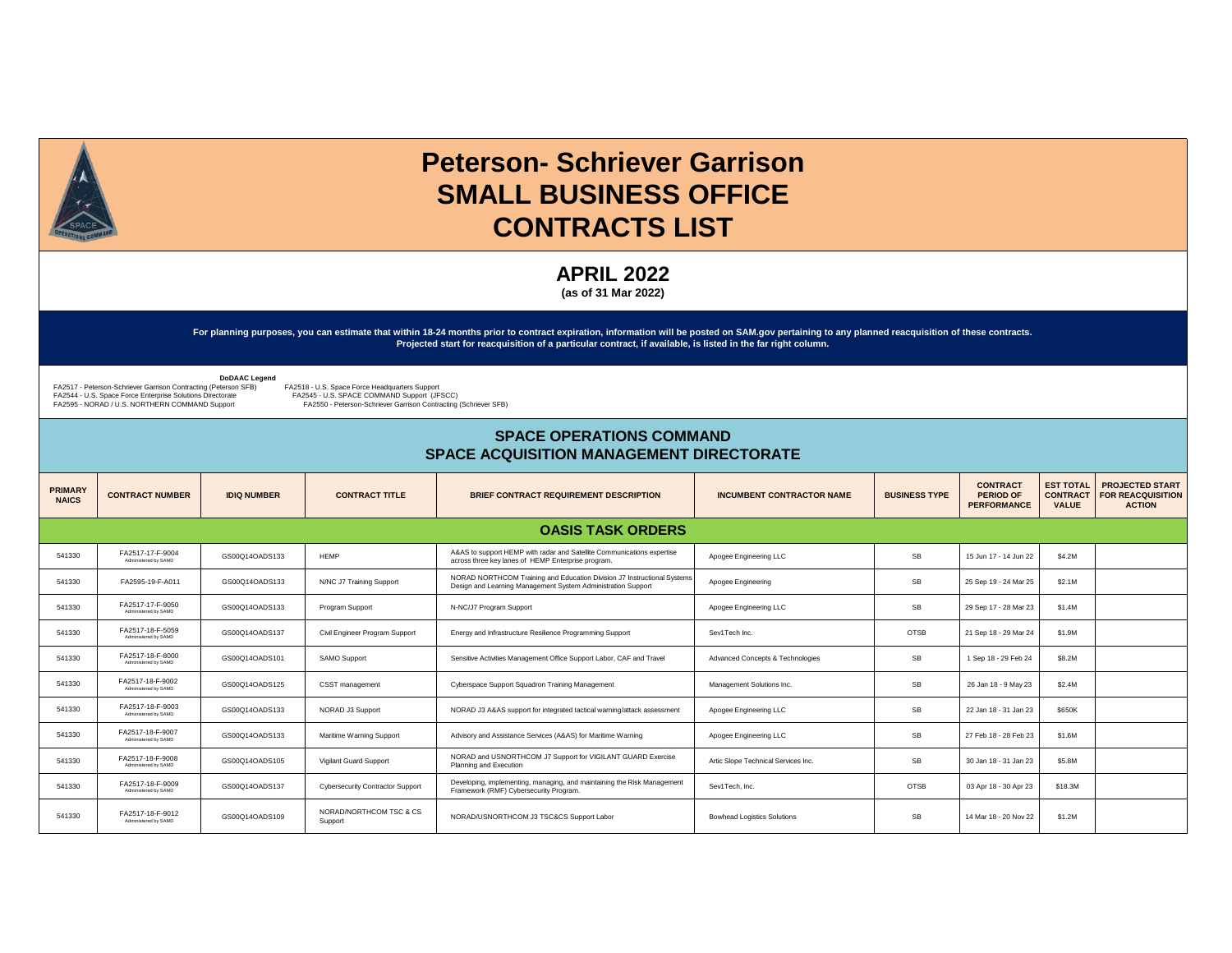| 541330 | FA2517-18-F-9014<br>Administered by SAMD        | GS00Q14OADS138 | Knowledge Operations                                     | Cyber functional expertise and programmatic support for Cyberspace and<br>Knowledge Operations                                                                                                                                                           | Sawdey Solution Services Inc.        | SB          | 24 Apr 18 - 9 May 23  | \$2.5M  |  |
|--------|-------------------------------------------------|----------------|----------------------------------------------------------|----------------------------------------------------------------------------------------------------------------------------------------------------------------------------------------------------------------------------------------------------------|--------------------------------------|-------------|-----------------------|---------|--|
| 541330 | FA2517-18-F-9015<br>Administered by SAMD        | GS00Q14OADS138 | AFSPC battlefield Management<br>Command & Control        | Support development, analyses, planning, operational & tactical-level command<br>and control architecture development, tracking of Battle Management<br>Command and Control (BMC2) in support of AFSPC / Space Enterprise<br>Capabilities Division (A5M) | Sawdey Solution Services Inc.        | SB          | 1 Sep 18 - 31 Aug 23  | \$8.1M  |  |
| 541330 | FA2517-18-F-9018<br>Administered by SAMD        | GS00Q14OADS109 | J3 Joint Fires Targeting Support                         | Advisory and Assistance Services for Joint Fires Targeting Support -<br>USNORTHCOM J3                                                                                                                                                                    | <b>Bowhead Logistics Solutions</b>   | SB          | 4 May 18 - 8 Nov 23   | \$1.6M  |  |
| 541330 | FA2517-18-F-9020<br>Administered by SAMD        | GS00Q14OADS128 | J7 NG Joint Training                                     | Training and Exercise services in support of National Guard Domestic<br>Operations training and readiness requirements and joint training matters                                                                                                        | Miracle Systems LLC                  | SB          | 25 May 18 - 31 May 23 | \$8.8M  |  |
| 541330 | FA2517-18-F-9021<br>Administered by SAMD        | GS00Q14OADS133 | SMF AT II                                                | Training product development support for the Ready Space crew Program<br>(RSP) and Space Mission Force (SMF)                                                                                                                                             | Apogee Engineering LLC               | SB          | 19 Jul 18 - 26 Jan 24 | \$10.4M |  |
| 541330 | FA2517-18-F-9023<br>Administered by SAMD        | GS00Q14OADS137 | Enterprise Integration Office                            | Project management, program/acquisition support services, mission systems<br>technical expertise, cybersecurity/Information Assurance integration,<br>communications planning, cross-functional integration spt                                          | Sev1Tech Inc.                        | <b>OTSB</b> | 30 Sep 18 - 27 Dec 22 | \$7.8M  |  |
| 541330 | FA2517-18-F-9024<br>Administered by SAMD        | GS00Q14OADS122 | <b>TTX DSCA ES Support</b>                               | Advisory and Assistance Services for Table Top Exercise and Defense Support<br>of Civil Authorities (TTX and DSCA) ES Support                                                                                                                            | ITA International                    | <b>SB</b>   | 15 Aug 18 - 30 Nov 23 | \$4.2M  |  |
| 541330 | FA2517-18-F-9025<br><b>Administered by SAMD</b> | GS00Q14OADS124 | J5 Integrated Plans                                      | Advisory and Assistance services for Integrated Planning support - NORAD and<br>USNORTHCOM J5                                                                                                                                                            | Loch Harbour Group                   | SB          | 15 Aug 18 - 3 Mar 24  | \$2.6M  |  |
| 541330 | FA2517-18-F-9026<br>Administered by SAMD        | GS00Q14OADS122 | J5 Strategy Policy Plans                                 | Advisory & Assistance (A&AS) for Strategy, Policy and Plans Support - NORAD<br>and USNORTHCOM/J5                                                                                                                                                         | ITA International                    | SB          | 14 Sep 18 - 13 Mar 24 | \$2.8M  |  |
| 541330 | FA2517-19-F-9000<br>Administered by SAMD        | GS00Q14OADS138 | NORAD/NORTHCOM Command<br><b>Center Training Support</b> | A&AS on planning, development, management, and execution necessary for<br>efficient conduct of joint training in support of Command Centers Training<br>Programs.                                                                                        | Sawdey Solution Services Inc.        | SB          | 1 Dec 18 - 30 Nov 23  | \$3.9M  |  |
| 541712 | FA2518-19-F-A001                                | GS00Q14OADS617 | AFSPC Space Warfighting Support                          | Non-personal services to coordinate and synchronize the development and<br>refinement of the Space Warfighting Construct (SWC) with the staffs of HQ<br>AFSPC, AFSPC Wings.                                                                              | Sigmatech, Inc.                      | SB          | 5 Apr 19 - 4 Oct 22   | \$4.3M  |  |
| 541330 | FA2518-20-F-0001                                | GS00Q14OADU133 | <b>Facilitate Business Transformation</b>                | Operational support services to Air Force Space Command Commercial<br>Satellite Communications Office to facilitate business transformation.                                                                                                             | E3 Federal Solutions LLC             | <b>OTSB</b> | 24 Oct 19 - 3 May 25  | \$42M   |  |
| 541712 | FA2518-20-F-0002                                | GS00Q14OADS611 | <b>AEF Support</b>                                       | Technical, system analysis, programmatic, analytical & staffing support for Air<br>Expeditionary Force Policy/Operations, Air, Space and Cyberspace Operations<br>Directorate                                                                            | Odyssey Systems Consulting Group Ltd | SB          | 1 Mar 20 - 28 Feb 25  | \$4.2M  |  |
| 541712 | FA2518-20-F-0006                                | GS00Q14OADS617 | A&AS Support                                             | Concept and doctrine development II support for HQ USSF S5/9                                                                                                                                                                                             | Sigmatech Inc.                       | <b>SB</b>   | 4 Aug 20 - 3 Feb 26   | \$4.3M  |  |
| 541712 | FA2518-20-F-0007                                | GS00Q14OADS611 | A&AS Support                                             | Positioning, Navigation and Timing (PNT)                                                                                                                                                                                                                 | Odyssey Systems Consulting Group Ltd | SB          | 24 Sep 20 - 27 Sep 25 | \$8.7M  |  |
| 541712 | FA2518-20-F-0008                                | GS00Q14OADS432 | <b>USSF A&amp;AS Support</b>                             | A&AS support for Planning, Analyzing and Facilitation of US Space Force<br>(USSF) Vision                                                                                                                                                                 | Sigmatech Inc.                       | SB          | 1 Sep 20 - 31 Mar 26  | \$3.0M  |  |
| 541712 | FA2518-20-F-0009                                | GS00Q14OADS617 | A&AS Support                                             | HQ USSF/S8 Plans, Programming and Basing Support                                                                                                                                                                                                         | Sigmatech Inc.                       | SB          | 23 Sep 20 - 28 Mar 26 | \$7.8M  |  |
| 541712 | FA2518-20-F-0010                                | GS00Q14OADS611 | A&AS Support                                             | A&AS Support for current operational spt, architectural development,<br>requirement development, technical/logistics spt, constellation & ground<br>architecture analysis, programmatice planning, funding & staffing support                            | Odyssey Systems Consulting Group Ltd | SB          | 25 Sep 20 - 27 Mar 25 | \$7.3M  |  |
| 541330 | FA2518-20-F-0012                                | 47QRAD19D1002  | Course Support                                           | Leadership Administrative Course Support                                                                                                                                                                                                                 | Delta Solutions & Strategies LLC     | SB          | 24 Sep 20 - 27 Sep 25 | \$2.0M  |  |
| 541712 | FA2518-21-F-0007                                | GS00Q14OADS617 | A&AS Support                                             | Launch, Range and Networks Support                                                                                                                                                                                                                       | Sigmatech Inc.                       | SB          | 28 Apr 21 - 12 Apr 26 | \$17.3M |  |
| 541712 | FA2518-21-F-0011                                | GS00Q14OADS617 | A&AS Support                                             | Space Superiority Support Services (SpOC S5)                                                                                                                                                                                                             | Sigmatech Inc.                       | SB          | 12 Jul 21 - 11 Jan 27 | \$8.0M  |  |
| 541330 | FA2518-21-F-0029                                | 47QRAD19D1002  | A&AS Support                                             | SOCNORTH Engineering Services                                                                                                                                                                                                                            | Delta Solutions & Strategies LLC     | SB          | 14 Sep 21 - 13 Mar 27 | \$10.7M |  |
| 541712 | FA2518-22-F-0001                                | GS00Q14OADS619 | A&AS Support                                             | Advanced Capabilities Innovation, Integration & Resourcing Support for HQ,<br>Space Operations Command, Deputy Commanding Generals for<br>Transformation, Operations, and Support.                                                                       | Tecolote Research Inc.               | <b>SB</b>   | 4 Nov 21 - 3 May 22   | \$847K  |  |
| 541330 | FA2595-19-F-A001                                | GS00Q14OADS138 | N/NC Counter Drug Support                                | Advisory and assistance counter drug, counter transnational organized crime<br>support for USNORTHCOM/J68                                                                                                                                                | Sawdey Solutions Services, Inc.      | <b>SB</b>   | 12 Apr 19 - 30 Jul 25 | \$2.1M  |  |
| 541330 | FA2595-19-F-A002                                | GS00Q14OADS133 | NCR A&AS Support                                         | National Capital Region Advisory & Assistance Service Support                                                                                                                                                                                            | Apogee Engineering LLC               | SB          | 3 Jun 19 - 30 Jun 24  | \$4.2M  |  |
| 541330 | FA2595-19-F-A003                                | GS00Q14OADS128 | NCR Joint Ops Ctr Support                                | National Capital Region - Joint Operations Center                                                                                                                                                                                                        | Miracle Systems LLC                  | SB          | 3 Jun 19 - 30 Jun 24  | \$4.3M  |  |
| 541330 | FA2595-19-F-A006                                | GS00Q14OADS128 | National Guard Training Support                          | NORAD&USNORTHCOM/J723 National Guard Joint Training, Exercise and<br><b>Readiness Support</b>                                                                                                                                                            | Miracle Systems LLC                  | SB          | 1 Sep 19 - 30 Nov 24  | \$4.9M  |  |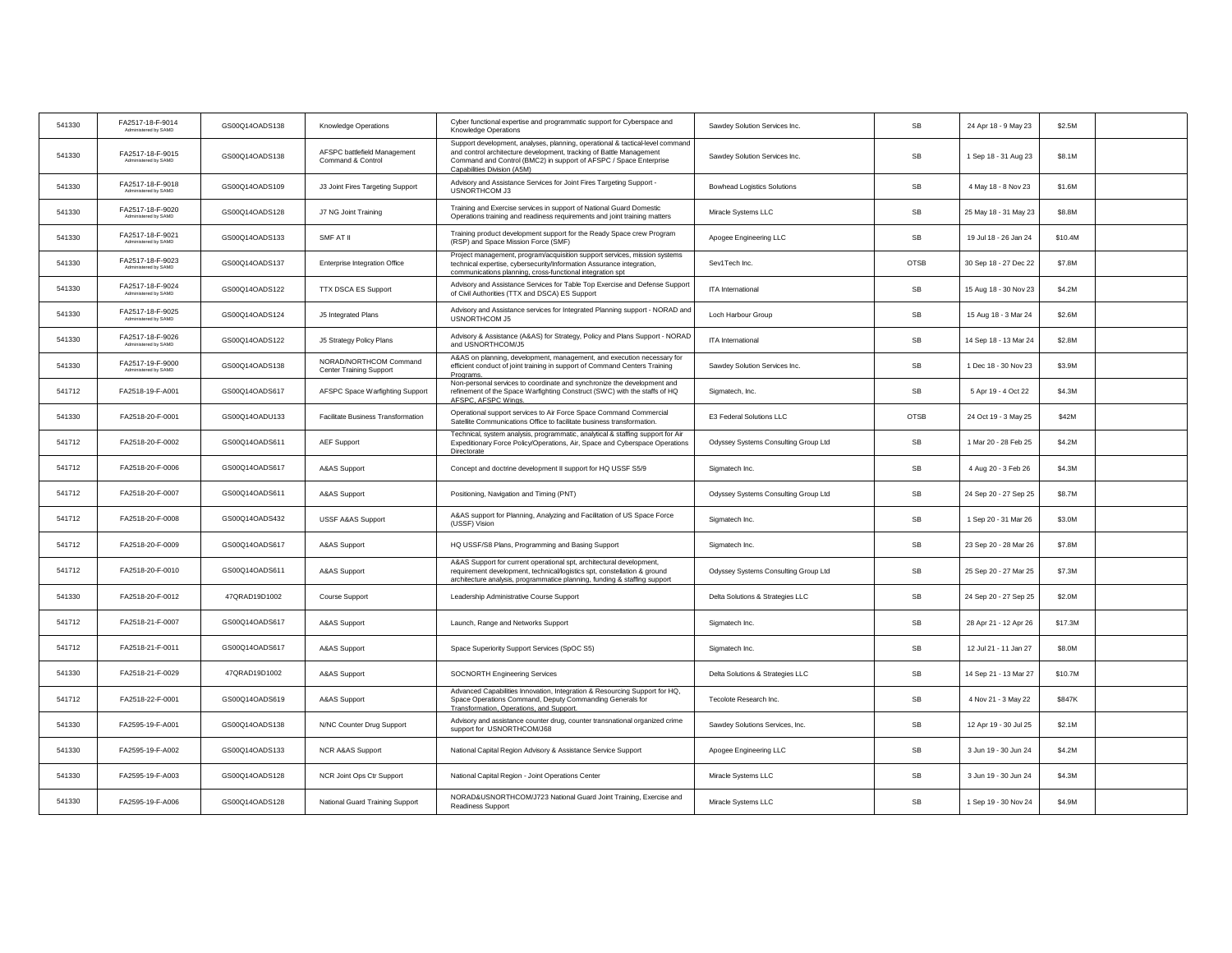| 541330 | FA2595-19-F-A009 | GS00Q14OADS128   | N/NC J8 CPSAS A7AS Support        | NORAD USNORTHCOM J8 Campaign Plan and Strategic Assessment<br>Support advisory and assistance services                                                                                             | Miracle Systems LLC                  | SB          | 25 Sep 19 - 24 Mar 25    | \$3.2M  |  |
|--------|------------------|------------------|-----------------------------------|----------------------------------------------------------------------------------------------------------------------------------------------------------------------------------------------------|--------------------------------------|-------------|--------------------------|---------|--|
|        |                  |                  |                                   | <b>HQ USSPACECOM SUPPORT</b>                                                                                                                                                                       |                                      |             |                          |         |  |
| 541513 | FA2545-20-C-0002 |                  | USSPACECOM A&AS                   | USSPACECOM Primary Information Technology & Cyber related Data-Systems<br>Support (PICRD)                                                                                                          | Aleut Aerospace Engineering LLC      | SB          | 18 May 20 - 4 Dec 24     | \$21M   |  |
| 541690 | FA2518-21-C-0002 |                  | USSPACECOM A&AS                   | Technical and analytical services to support and improve policy development,<br>decision making, and management and administration.                                                                | Ho-Chunk Shared Services company     | SB          | 1 Jun 21 - 31 May 26     | \$25M   |  |
| 541990 | FA2518-21-D-0001 |                  | USSPACECOM A&AS                   | Providing survivability and vulnerability determination strategies for Air and<br>Space Force operations                                                                                           | <b>Linquest Corporation</b>          | <b>OTSB</b> | 1 Mar 21 - 28 Feb 26     | \$200M  |  |
| 541715 | FA2518-21-F-0001 | FA2544-21-D-0001 | USSPACECOM A&AS                   | Tradespace Analytical Support concerning Space Environments, Tools and<br>Techniques                                                                                                               | Perduco Group, Inc.                  | <b>OTSB</b> | 4 Jan 21 - 31 Dec 25     | \$39.8M |  |
| 541990 | FA2518-21-F-0002 | FA2518-21-D-0001 | USSPACECOM A&AS                   | Space and Cyber Operations Support                                                                                                                                                                 | <b>Linquest Corporation</b>          | <b>OTSB</b> | 1 Mar 21 - 28 Feb 26     | \$79.8M |  |
| 541511 | FA2518-21-F-0003 | FA8771-20-D-0003 | <b>USSPACECOM Support</b>         | United States Space Force Space Operations Center Enterprise Information<br>Services III                                                                                                           | Citizant Inc.                        | SB          | 15 Mar 21 - 14 Nov 25    | \$12.8M |  |
| 511210 | FA2518-21-F-0009 | N6600119A0120    | <b>USSPACECOM Support</b>         | Provide Service No platform for IL5 & IL6 Cloud environment for<br><b>USSPACECOM</b>                                                                                                               | Carasoft Technology Corporation      | <b>OTSB</b> | 27 May 21 - 31 May 26    | \$7.3M  |  |
| 541715 | FA2518-21-F-0028 | FA2544-21-D-0001 | Analytical Support                | Enable USSPACECOM to advance its analytical capability is support of decision<br>making, innovative advances and support for senior leader decisions using<br>cutting edge tools and methodologies | Perduco Group, Inc.                  | <b>OTSB</b> | 20 Sep 21 - 31 Dec 25    | \$9.8M  |  |
| 541611 | FA2545-20-F-0003 | GS00F186CA       | USSPACECOM PMO                    | Technical, Engineering and Executive Staff support to the Director, US Space<br>Command Program Management Office (PMO).                                                                           | Systems Planning and Analysis Inc.   | <b>OTSB</b> | 20 Feb 20 - 23 Aug 25    | \$6M    |  |
| 532112 | FA2545-21-P-0001 |                  | <b>USSPACECOM Support</b>         | Lease Class IV Vehicle for USSPACECOM CC in DC                                                                                                                                                     | Vehicle Leasing Associates           | SB          | 14 Dec 20 - 11 Feb 24    | \$41K   |  |
| 541990 | FA2518-22-F-0009 | FA2518-21-D-0001 | <b>USSPACECOM Support</b>         | Battle Management Command, Control and Communications (BMC3)                                                                                                                                       | <b>Linquest Corporation</b>          | LB          | 1 Mar 22 - 28 Feb 26     | \$8.1M  |  |
| 541712 | FA2518-22-F-0010 | FA2550-17-D-8001 | USSPACECOM Support                | Operational Testing Support in all aspects of test screening, test planning, test<br>execution, test analysis, test reporting and test closeout.                                                   | <b>Gemini Technical Solutions JV</b> | SB          | 1 Mar 22 - 7 Mar 23      | \$1.6M  |  |
| 541511 | FA2518-22-F-0012 | FA2518-22-D-0001 | <b>USSPACECOM Support</b>         | Video Teleconferencing and Preventice maintenance Inspection Services                                                                                                                              | <b>CNI Modular Construction</b>      | SB          | 23 Mar 22 - 22 Mar 27    | \$8.0M  |  |
| 541712 | FA2518-22-F-0013 | FA2550-17-D-8001 | <b>USSPACECOM Support</b>         | Exercise design, plaaning and execution, weapons system, intelligency and<br>orbital analysis subject matter expertise, operations analysis and other support.                                     | Gemini Technical Solutions JV        | SB          | 15 Mar 22 - 14 Mar 24    | \$9.1M  |  |
| 541712 | FA2518-22-F-0014 | FA2550-17-D-8001 | USSPACECOM Support                | Operational Testing Support in all aspects of test screening, test planning, test<br>execution, test analysis, test reporting and test closeout.                                                   | Gemini Technical Solutions JV        | SB          | 27 Mar 22 - 26 Mar 23    | \$213K  |  |
| 541712 | FA2518-22-F-0015 | FA2550-17-D-8001 | <b>USSPACECOM Support</b>         | Operational Testing Support in all aspects of test screening, test planning, test<br>execution, test analysis, test reporting and test closeout.                                                   | Gemini Technical Solutions JV        | SB          | 28 Mar 22 - 9 Dec 22     | \$346K  |  |
| 541712 | FA2518-22-F-0016 | FA2550-17-D-8001 | <b>USSPACECOM Support</b>         | Operational Testing Support in all aspects of test screening, test planning, test<br>execution, test analysis, test reporting and test closeout.                                                   | Gemini Technical Solutions JV        | SB          | 27 Mar 22 - 26 Mar 23    | \$233K  |  |
| 541715 | FA2595-21-C-0001 |                  | <b>USSPACECOM Support</b>         | Collection, synthesis, and visualization data in order to gain enhanced situational<br>awareness and decision-making across all echelons in the combatant command                                  | <b>Hypergiant Galactic Systems</b>   | <b>SB</b>   | 29 Mar 21-28 Mar 23      | \$5.2M  |  |
|        |                  |                  |                                   | <b>HQ USSTARCOM SUPPORT</b>                                                                                                                                                                        |                                      |             |                          |         |  |
| 541519 | FA2518-21-F-0017 | FA2518-21-D-0001 | <b>HQ STARCOM Support</b>         | HQ STARCOM support                                                                                                                                                                                 | <b>Linquest Corporation</b>          | OTSB        | 2 Aug 21 - 1 Aug 26      | \$14.9M |  |
| 541330 | FA2518-22-F-0004 | 47QRAD20D8337    | HQ STARCOM Support                | Spacepower training services to 319 Combat Training Squadron and 533<br><b>Training Squadron</b>                                                                                                   | Aleut Aerospace Engineering LLC      | SB          | 24 Jan 22 - 24 Jul<br>27 | \$70M   |  |
|        |                  |                  |                                   | <b>INFORMATION TECHNOLOGY</b>                                                                                                                                                                      |                                      |             |                          |         |  |
| 541712 | FA2518-19-F-A036 | FA2550-17-D-8001 | <b>IT Services</b>                | Testing and information technology services to support the warfighter and<br>military equipment                                                                                                    | Gemini Technical Solutions JV LLC    | SB          | 1 Aug 21 - 30 Jun 22     | \$266K  |  |
| 541511 | FA2544-20-C-0001 |                  | Solve Software Upgrades & Support | Space Analysis for Rapid Development of Validation Tools & Systems to create<br>Govt Open Astro Library (GOAL) & implementation of Sim-Over Live Virtual<br>Environment (SOLVE)                    | <b>RIM Technologies</b>              | SB          | 12 Jun 20 - 14 Jun 25    | \$1.3M  |  |
| 541513 | FA2545-20-C-0002 |                  | Cyber Data Systems                | Primary information technology and cyber related data systems (PICRD)                                                                                                                              | Aleut Aerospace Engineering LLC      | SB          | 18 May 20 - 4 Jun 25     | \$2.8M  |  |
| 541330 | FA2595-21-F-0002 | 47QRAD20D3166    | Software Development              | Analytical Visualization Tools Software Development and Engineering Support<br>for N-NC                                                                                                            | NextGen Federal Systems LLC          | SB          | 19 Jan 21 - 18 May 26    | \$1.8M  |  |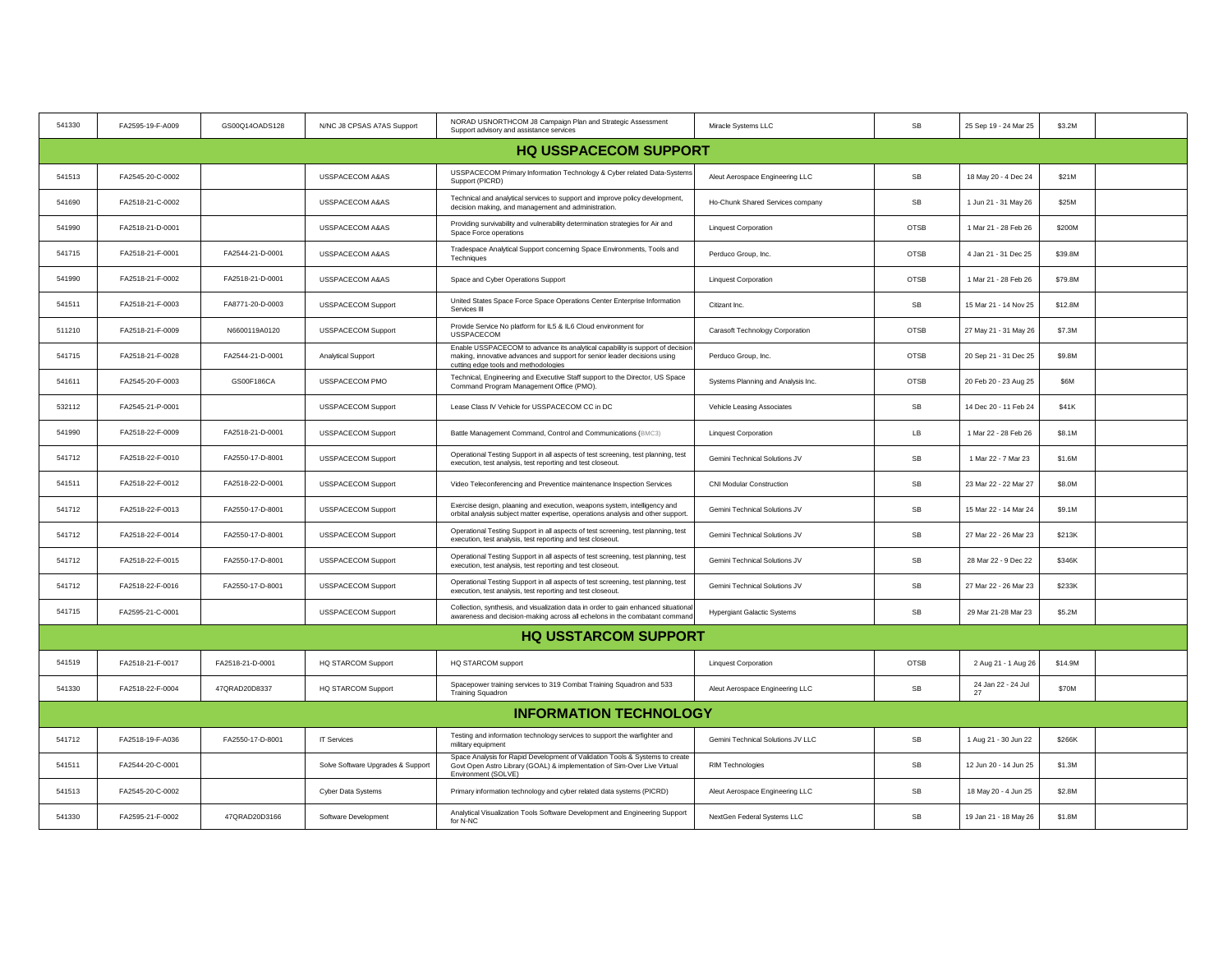| 541519 | FA2595-20-F-0006 | FA2517-17-D-7000  | Information Sharing Service                | Event Information Sharing Service NORAD/NORTHCOM                                                                                                                                                                 | S4 Inc.                                       | SB                   | 13 Apr 20 - 22 Oct 25 | \$1.9M  |  |
|--------|------------------|-------------------|--------------------------------------------|------------------------------------------------------------------------------------------------------------------------------------------------------------------------------------------------------------------|-----------------------------------------------|----------------------|-----------------------|---------|--|
| 518210 | FA2518-20-F-0011 | FA2595-20-D-0001  | Software Support                           | Salesforce and Mulesoft Software License Support                                                                                                                                                                 | Monkton Inc.                                  | SB                   | 24 Sep 20 - 23 Sep 23 | \$3.3M  |  |
| 541511 | FA2518-20-P-0005 |                   | Software Upgrades & Support                | Orbital Analysis Software Upgrades and support                                                                                                                                                                   | Analytical Graphics Inc.                      | OTSB                 | 30 Apr 20 - 29 Apr 25 | \$2.4M  |  |
| 611430 | FA2518-21-C-0007 |                   | Mgt Development Training                   | Delta 6 Weapons and Tactics Training                                                                                                                                                                             | PatchPlus Consulting Inc.                     | SB                   | 27 Sep 21 - 28 Sep 26 | \$1.6M  |  |
| 517110 | FA2518-21-F-0015 | FA87321-15-D-0024 | Command and Control Support                | Space Domain control and command support services                                                                                                                                                                | CDO Technologies Inc.                         | SB                   | 1 Jul 21 - 30 Apr 25  | \$4.5M  |  |
| 519120 | FA2518-21-F-0016 | 033103-21-D-0001  | Software Licenses                          | Gartner Licenses for SpOC and CTIO                                                                                                                                                                               | Gartner Inc.                                  | OTSB                 | 1 Jul 21 - 30 Jun 26  | \$4.6M  |  |
| 541330 | FA2518-21-F-0018 | 47QRAD20D8134     | PEX Support                                | Patriot Excaliber PEX services, administrative upkeep of the PEX Database                                                                                                                                        | Credence Dynamo Solutions, LLC                | SB                   | 13 Aug 21 - 12 Feb 27 | \$15.5M |  |
| 541511 | FA2518-21-F-0019 | FA2517-16-D-9000  | Modeling and Simulation                    | Disaster management simulation and media emulation software modeling and<br>simulation services                                                                                                                  | Applied Training solutions LLC                | SB                   | 1 Aug 21 - 31 Jul 22  | \$4.1M  |  |
| 519210 | FA2518-21-F-0023 | 03310321D0001     | Software Licenses                          | Gartner Human Resources Licenses                                                                                                                                                                                 | Gartner Inc.                                  | <b>OTSB</b>          | 1 Sep 21 - 30 Apr 26  | \$808K  |  |
| 541330 | FA2518-21-F-0030 | 47QRAD20DU344     | <b>Engineering and Training Services</b>   | Cyber Defense Engineering and Training services for US Space Force Mission<br>Systems                                                                                                                            | Deloitte Consulting LLP                       | OTSB                 | 28 Sep 21 - 30 Jun 27 | \$77M   |  |
| 541712 | FA2518-21-F-0031 | FA2550-17-D-8001  | Systems Administration                     | Systems administration, computer systems support, information technology<br>engineering, hardware, operating systems, peripheral maintenance, VTC<br>support, communications security, cable mgmt and AV support | Gemini Technical Solutions JV                 | SB                   | 21 Sep 21 - 20 Sep 22 | \$1.3M  |  |
| 518210 | FA2518-21-F-0035 | FA8307-20-G-0068  | Cloud Services                             | Microsoft Azure Cloud Services                                                                                                                                                                                   | Carasoft Technology Corporation               | OTSB                 | 29 Sep 21 - 29 Sep 25 | \$6.4M  |  |
| 518210 | FA2518-21-F-0036 | FA8307-20-G-0064  | <b>Cloud Services</b>                      | Amazon web services compute and store subscription                                                                                                                                                               | Amazon.Com Inc.                               | OTSB                 | 29 Sep 21 - 29 Sep 25 | \$10M   |  |
| 541712 | FA2550-21-F-0008 | FA2550-17-D-8001  | IT Support                                 | Information technology services to include cybersecurity engineers, program<br>integrators, IT technician support, and other core support                                                                        | Gemini Technical Solutions JV                 | SB                   | 1 Feb 21 - 31 Jan 24  | \$746K  |  |
| 511210 | FA2518-21-P-0003 |                   | Software License Support                   | ESRI Software Licenses and Support Services in support of NNC J6                                                                                                                                                 | Environmental Systems Research Institute Inc. | OTSB                 | 3 May 21 - 2 May 22   | \$2.6M  |  |
| 541512 | FA2518-21-P-0007 |                   | Software support Services                  | Software support Services                                                                                                                                                                                        | Seed Innovations LLC                          | SB                   | 30 Sep 21 - 29 Sep 22 | \$3.8M  |  |
|        |                  |                   |                                            |                                                                                                                                                                                                                  |                                               |                      |                       |         |  |
|        |                  |                   |                                            | <b>MISCELLANEOUS</b>                                                                                                                                                                                             |                                               |                      |                       |         |  |
| 541690 | FA2595-19-P-A001 |                   | N/NC J2 Insider Threat Analysis<br>Support | Advisory and Assistance services in support of J2 insider threat analysis                                                                                                                                        | Lukos, LLC                                    | $\mathsf{SB}\xspace$ | 14 Aug 19 - 28 Mar 25 | \$1.1M  |  |
| 541330 | FA2595-20-F-0001 | 47QRAD19D1002     | Humanitarian Assistance                    | Humanitarian Assistance Program Support                                                                                                                                                                          | Delta Solutions & Strategies LLC              | SB                   | 6 Nov 19 - 7 May 25   | \$1.2M  |  |
| 541330 | FA2595-20-F-0003 | 47QRAD19D1002     | Small Group Scenario Trainer<br>Support    | NNC Training and Education Division J7 Small Group Scenario Trainer Support<br>$- A8AS$                                                                                                                          | Delta Solutions & Strategies LLC              | SB                   | 17 Mar 20 - 31 Jul 25 | \$3.3M  |  |
| 541611 | FA2595-20-P-0003 |                   | <b>Consulting Services</b>                 | Full range of analytical, technical and professional services in support of Joint<br>Force development and Joint Force design for NORAD and USNORTHCOM.                                                          | Lukos LLC                                     | SB                   | 8 Sep 20 - 7 Sep 25   | \$4.0M  |  |
| 423450 | FA2518-21-C-0001 |                   | <b>Medical Support</b>                     | Services to refurbish 17 medical clinics                                                                                                                                                                         | Anastasia Group LLC                           | SB                   | 20 May 21 - 31 Dec 22 | \$2.0M  |  |
| 541330 | FA2518-21-C-0004 |                   | <b>HEMP</b> maintenance                    | High Altitude Electromagnetic Pulse (HEMP) hardness surveillance services                                                                                                                                        | Reliance construction Management              | SB                   | 30 Jun 21 - 29 Jun 23 | \$3.5M  |  |
| 541690 | FA2518-21-C-0006 |                   | Research Effort                            | Research effort to support the unclassified and classified analysis or emerging<br>changes in foreign operations                                                                                                 | Liedos Holdings Inc.                          | <b>OTSB</b>          | 23 Sep 21 - 22 Mar 27 | \$6.5M  |  |
| 541990 | FA2518-21-F-0012 | FA2518-21-D-0001  | A&AS Support                               | Space Talent management Support                                                                                                                                                                                  | <b>LinQuest Corporation</b>                   | <b>OTSB</b>          | 13 Jul 21 - 28 Feb 26 | \$6.4M  |  |
| 541519 | FA2518-21-F-0015 | FA2550-17-D-8001  | <b>Telecommunications Support</b>          | USNORTHCOM Telecomm rooms upgrade project                                                                                                                                                                        | S4 Inc.                                       | SB                   | 17 Sep 21 - 28 Jun 22 | \$194K  |  |
| 541511 | FA2518-21-F-0020 | FA8307-21-G-0020  | <b>Integration Services</b>                | Space Camp Platform integration services                                                                                                                                                                         | Thought Object LLC                            | SB                   | 2 Aug 21 - 1 Aug 24   | \$6.9M  |  |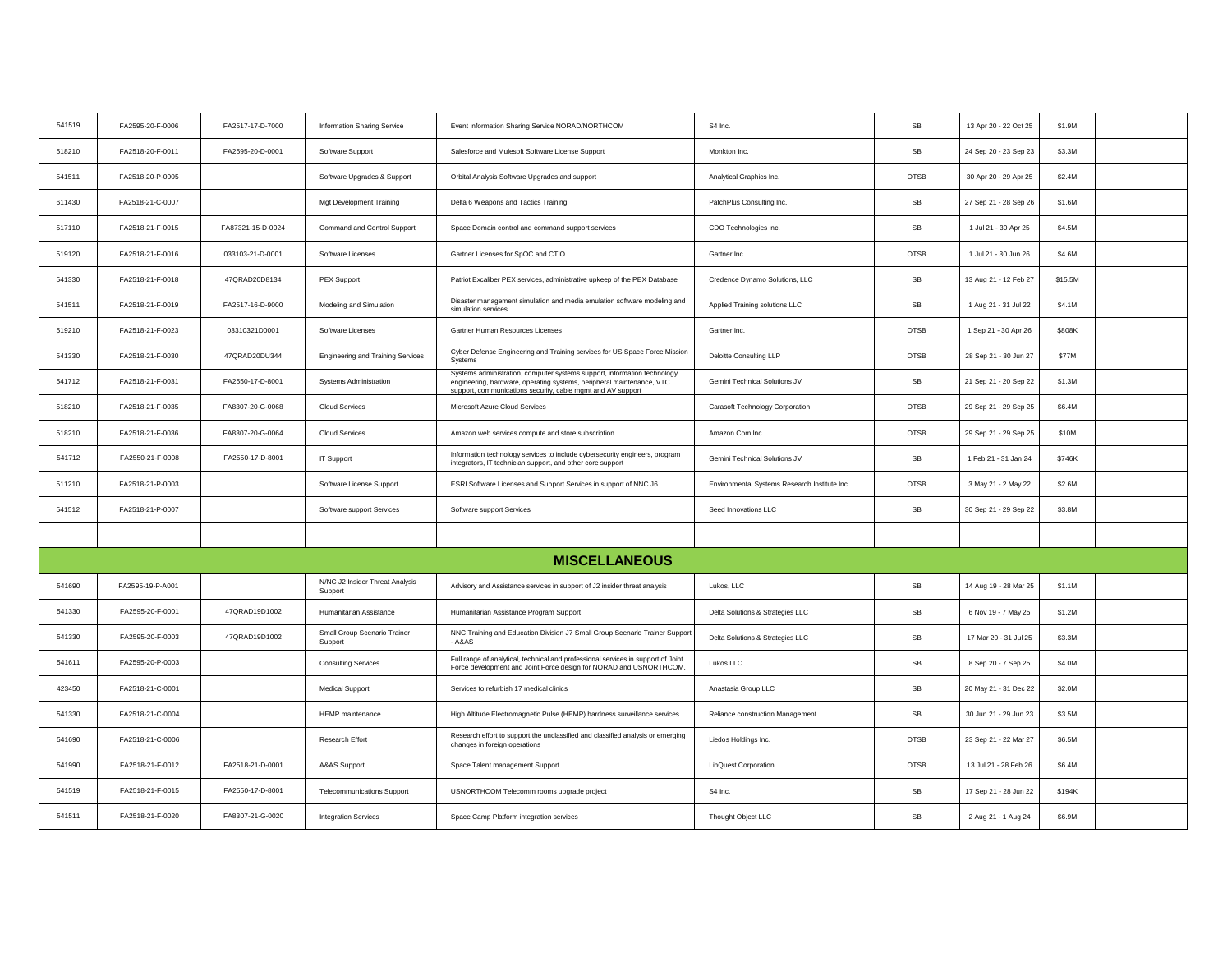| 541715 | FA2518-21-F-0021 | FA2544-21-D-0001 | <b>Decision Support</b>   | Decision Support from tradespace analysis for USSF Force Design                                                                               | Perduco Group, Inc.               | <b>OTSB</b> | 1 Sep 21 - 28 Feb 23  | \$1.8M |  |
|--------|------------------|------------------|---------------------------|-----------------------------------------------------------------------------------------------------------------------------------------------|-----------------------------------|-------------|-----------------------|--------|--|
| 541519 | FA2518-21-F-0022 | NNG15SD30B       | <b>Engineer Support</b>   | Nutanix Resident engineering support for NORAD and USNORTHCOM                                                                                 | Epoch Concepts LLC                | <b>SB</b>   | 3 Aug 21 - 14 Aug 22  | \$363K |  |
| 541712 | FA2518-21-F-0027 | FA2550-17-D-8001 | <b>Operations Support</b> | non-personal operations support and technical expertise for test screening, test<br>planning, test execution, test analysis and test closeout | Gemini Technical Solutions JV LLC | <b>SB</b>   | 13 Sep 21 - 22 Sep 22 | \$610K |  |
| 541712 | FA2518-21-F-0032 | FA2550-17-D-8001 | Network & System Admin    | Support for network & system administration, expertise development,<br>exercise/experimentation, test/staging and production architectures    | Gemini Technical Solutions JV     | <b>SB</b>   | 8 Jan 21 - 31 Jul 22  | \$895K |  |
| 541611 | FA2518-21-F-0038 |                  | <b>Closeout Services</b>  | Contract Management Closeout Services                                                                                                         | National Industries for the Blind | <b>OTSB</b> | 30 Sep 21 - 29 Nov 22 | \$446K |  |
| 532112 | FA2595-21-P-0001 |                  | Vehicle Lease             | Lease of Class IV Vehicle for NNC CC in DC                                                                                                    | Vehicle Leasing Associates LLC    | <b>SB</b>   | 14 Dec 20 - 11 Feb 24 | \$41K  |  |
| 334290 | FA2518-21-P-0005 |                  | Software Support          | Friendly Force Tracker Support and Repair                                                                                                     | Trailblazer Innovations Inc.      | <b>SB</b>   | 2 Aug 21 - 14 Aug 22  | \$138K |  |
|        |                  |                  |                           |                                                                                                                                               |                                   |             |                       |        |  |

|                                | <b>PETERSON SPACE FORCE BASE</b>                                      |                                |                                                               |                                                                                                                                                                                  |                                          |                      |                                                    |                                                     |                                                                     |  |  |  |
|--------------------------------|-----------------------------------------------------------------------|--------------------------------|---------------------------------------------------------------|----------------------------------------------------------------------------------------------------------------------------------------------------------------------------------|------------------------------------------|----------------------|----------------------------------------------------|-----------------------------------------------------|---------------------------------------------------------------------|--|--|--|
| <b>PRIMARY</b><br><b>NAICS</b> | <b>CONTRACT NUMBER</b>                                                | <b>IDIO NUMBER</b>             | <b>CONTRACT TITLE</b>                                         | <b>BRIEF CONTRACT REQUIREMENT DESCRIPTION</b>                                                                                                                                    | <b>INCUMBENT CONTRACTOR NAME</b>         | <b>BUSINESS TYPE</b> | <b>CONTRACT</b><br>PERIOD OF<br><b>PERFORMANCE</b> | <b>EST TOTAL</b><br><b>CONTRACT</b><br><b>VALUE</b> | <b>PROJECTED START</b><br><b>FOR REACQUISITION</b><br><b>ACTION</b> |  |  |  |
|                                |                                                                       |                                |                                                               | <b>OASIS TASK ORDERS</b>                                                                                                                                                         |                                          |                      |                                                    |                                                     |                                                                     |  |  |  |
| 541330                         | FA2517-19-F-A045                                                      | GS00Q14OADS137                 | 21 OSS SME Training Support                                   | Subject Matter Expert assistance for Space Control Training Flight. Execute<br>Space Control Training within offensive and defensive space control.                              | Sev1Tech Inc.                            | <b>OTSB</b>          | 1 May 19 - 30 Oct 24                               | \$3.7M                                              |                                                                     |  |  |  |
|                                | <b>MISSILE WARNING, SPACE SURVEILLANCE, OPERATION AND MAINTENANCE</b> |                                |                                                               |                                                                                                                                                                                  |                                          |                      |                                                    |                                                     |                                                                     |  |  |  |
| 561210                         | FA2523-15-C-0001<br>Det 1, Copenhagen                                 |                                | Thule BMC                                                     | Thule Air Base, Base Maintenance Contract                                                                                                                                        | Vectrus Services A/S                     | OTSB                 | 10 Apr 17 - 30 Sep 24                              | \$400M                                              |                                                                     |  |  |  |
| 517919                         | FA2517-17-C-8000                                                      |                                | PARCS O&M                                                     | Operate, maintain, and support (OM&S) Perimeter Acquisition Radar Attack<br>Characterization System Radar                                                                        | <b>Summit Technical Solutions</b>        | <b>SB</b>            | 28 Jul 17 - 31 Oct 23                              | \$40.4M                                             |                                                                     |  |  |  |
| 517919                         | FA2518-22-C-0001                                                      | Previously<br>FA2517-18-C-8000 | <b>SSPARS</b>                                                 | Operate, maintain, and support (OM&S) the Solid State Phased Array Radar<br>System (SSPARS)                                                                                      | Indyne, Inc.                             | <b>OTSB</b>          | 5 Mar 18 - 30 Apr 26                               | \$495M                                              |                                                                     |  |  |  |
| 517919                         | FA2517-20-C-0003                                                      |                                | <b>GEODSS</b>                                                 | Operate, maintain, and support (OM&S) Ground-based Electro-Optical Deep<br>Space Surveillance (GEODSS) and sites                                                                 | Serco Group PLC                          | <b>OTSB</b>          | 6 Mar 20 - 31 Oct 27                               | \$57M                                               |                                                                     |  |  |  |
| 517919                         | FA2518-21-C-0005                                                      |                                | Space Fence O&M                                               | Space Fence Operations and Maintenance                                                                                                                                           | Serco Group PLC                          | <b>OTSB</b>          | 26 Oct 21 - 25 Nov 27                              | \$33M                                               |                                                                     |  |  |  |
|                                |                                                                       |                                |                                                               | <b>INFORMATION TECHNOLOGY</b>                                                                                                                                                    |                                          |                      |                                                    |                                                     |                                                                     |  |  |  |
| 541512                         | FA2517-17-F-9051                                                      | GS06F0792Z                     | <b>Financial Management Services</b><br><b>System Support</b> | Programing, financial systems support, user training, business Process<br>Modernization and system enhancements.                                                                 | Koniag Services, Inc.                    | SB                   | 9 Sep 17 - 8 Sep 22                                | \$1.9M                                              |                                                                     |  |  |  |
| 541512                         | FA2517-17-P-9001                                                      |                                | <b>IT Technical Support</b>                                   | Technical support and coordination of systems and IT upgrades to integrate IT<br>efforts within the Pentagon infrastructure, maintain data connectivity & review<br>data assets. | Mirlogic Solutions Corp.                 | SB                   | 24 May 17 - 30 Jun 22                              | \$1.1M                                              |                                                                     |  |  |  |
| 519190                         | FA2517-19-F-A004                                                      | 03310318DL19C0019              | Library of Congress Licenses                                  | Subscription license for use of Library of Congress (FEDLINK)                                                                                                                    | Gartner Inc.                             | <b>OTSB</b>          | 28 Dec 18 - 1 Jan 23                               | \$1.6M                                              |                                                                     |  |  |  |
| 541513                         | FA2517-19-P-7000                                                      |                                | Video Teleconference Services                                 | AFSPC / JFSCC Video Teleconference Support Services                                                                                                                              | Mitchell Consulting Services Group, Inc. | <b>SB</b>            | 2 Nov 18 - 4 May 24                                | \$2.6M                                              |                                                                     |  |  |  |
| 541512                         | FA2517-19-P-A041                                                      |                                | <b>ANRS/Consortium II</b>                                     | Automated Notification and Recall System/Consortium II Conference Server<br>Annual Maintenance and Support Services                                                              | FSPS, Inc.                               | <b>SB</b>            | 19 Sep 19 - 28 Sep 22                              | \$483K                                              |                                                                     |  |  |  |
| 517311                         | FA2517-20-C-0002                                                      |                                | <b>VOIP Services</b>                                          | Secure Voice as a Service for the Front Range (FRSVAAS)                                                                                                                          | Rivertech, LLC                           | <b>SB</b>            | 30 Sep 20 - 29 Sep 25                              | \$3.6M                                              |                                                                     |  |  |  |
| 541519                         | FA2517-20-F-0127                                                      | NNG15SD32B                     | Software Subscription/Support                                 | Hypori Software Licenses and Support                                                                                                                                             | Intelligent Waves LLC                    | <b>OTSB</b>          | 21 Jul 20 - 22 Jul 22                              | \$1.2M                                              |                                                                     |  |  |  |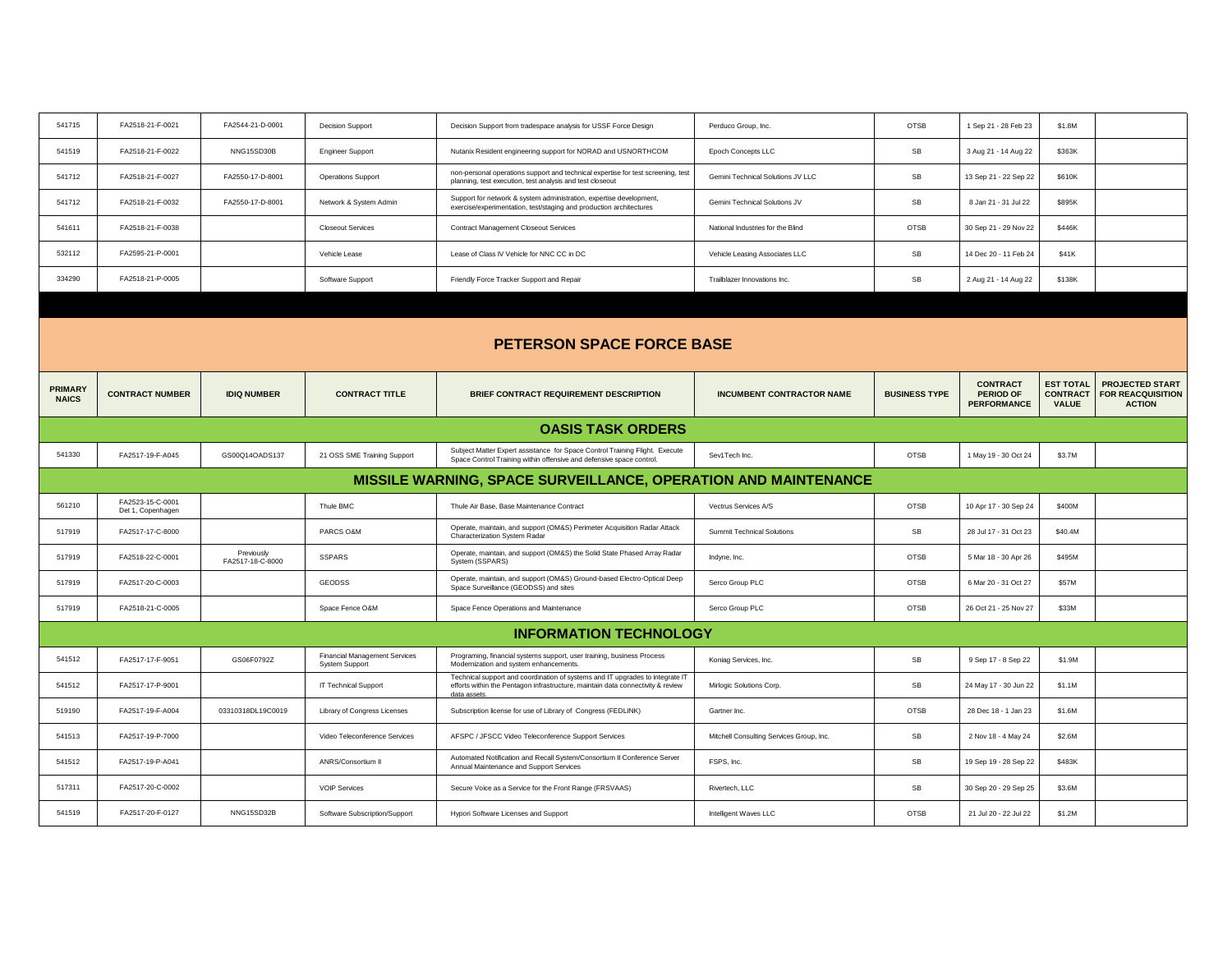| FA2517-20-F-0175<br>541519<br>NNG15SD11B<br>Software Subscription/Support<br>GovSmart Inc.<br>SB<br>20 Sep 20 - 29 Sep 25<br>F5 Application Solutions Maintenance Agreements<br>FA2517-20-F-0175<br>NNG15SD11B<br>F5 Application Solutions Maintenance Agreements<br>GovSmart Inc.<br>SB<br>14 Dec 20 - 29 Sep 23<br>541519<br>Software Subscription/Support<br>GS35F056DA<br>518210<br>FA2517-20-F-0189<br><b>OTSB</b><br>Software Subscription/Support<br>System tool Kit software license and support<br>Analytical Graphics Inc.<br>29 Sep 20 - 29 Sep 23<br>FA2517-20-F-0230<br>OTSB<br>541511<br>FA873215D0001<br>Software Support<br>Task Management Tool (TMT) Software license/Maintenance Support<br>Accenture Federal Services LLC<br>20 Sep 20 - 29 Sep 25<br>SB<br>541513<br>FA2517-21-C-0001<br><b>Helpdesk Support</b><br>IT Helpdesk Support services in support of Medical Group<br>Ozell Services Inc.<br>1 Oct 20 - 30 Sep 25 | \$326K<br>\$1.7M<br>\$439K<br>\$705K<br>\$2.3M<br>\$663K<br>\$1.7M |
|--------------------------------------------------------------------------------------------------------------------------------------------------------------------------------------------------------------------------------------------------------------------------------------------------------------------------------------------------------------------------------------------------------------------------------------------------------------------------------------------------------------------------------------------------------------------------------------------------------------------------------------------------------------------------------------------------------------------------------------------------------------------------------------------------------------------------------------------------------------------------------------------------------------------------------------------------|--------------------------------------------------------------------|
|                                                                                                                                                                                                                                                                                                                                                                                                                                                                                                                                                                                                                                                                                                                                                                                                                                                                                                                                                  |                                                                    |
|                                                                                                                                                                                                                                                                                                                                                                                                                                                                                                                                                                                                                                                                                                                                                                                                                                                                                                                                                  |                                                                    |
|                                                                                                                                                                                                                                                                                                                                                                                                                                                                                                                                                                                                                                                                                                                                                                                                                                                                                                                                                  |                                                                    |
|                                                                                                                                                                                                                                                                                                                                                                                                                                                                                                                                                                                                                                                                                                                                                                                                                                                                                                                                                  |                                                                    |
|                                                                                                                                                                                                                                                                                                                                                                                                                                                                                                                                                                                                                                                                                                                                                                                                                                                                                                                                                  |                                                                    |
| SB<br>541519<br>FA2517-21-F-0020<br>NNG15SC65B<br>Countertrade Products Inc.<br>18 Dec 20 - 27 Dec 23<br>MicroFocus Content Manager<br>MicroFocus Content Manager Software                                                                                                                                                                                                                                                                                                                                                                                                                                                                                                                                                                                                                                                                                                                                                                       |                                                                    |
| Hardware maintenance agreements for government owned F5 hardware in<br>SB<br>541519<br>FA2517-21-F-0021<br>NNG15SD11B<br>F5 Software Maintenance Agreement<br>GovSmart Inc.<br>11 Dec 20 - 29 Sep 23<br>support of principal network node for NNC                                                                                                                                                                                                                                                                                                                                                                                                                                                                                                                                                                                                                                                                                                |                                                                    |
| SB<br>334111<br>FA2517-21-F-0067<br>47QTCA19D00C6<br>Software Support<br>Thinklogical extended warranty<br>M2 Consulting Inc.<br>21 Apr 21 - 20 Oct 24                                                                                                                                                                                                                                                                                                                                                                                                                                                                                                                                                                                                                                                                                                                                                                                           | \$673K                                                             |
| 541519<br>FA2517-21-F-0075<br>NNG15SC81B<br>Microsoft Office Software<br><b>OTSB</b><br>1 May 21 - 31 Oct 22<br>Software<br>Dell Federal Systems L.P.                                                                                                                                                                                                                                                                                                                                                                                                                                                                                                                                                                                                                                                                                                                                                                                            | \$2.1M                                                             |
| Gartner licenses for research and advisory for Space and Missiles Systems<br>OTSB<br>541519<br>FA2517-21-F-0087<br>N6600119A0049<br>Gartner Software Licenses<br>Gartner Inc.<br>19 May 21 - 31 May 22<br>Center                                                                                                                                                                                                                                                                                                                                                                                                                                                                                                                                                                                                                                                                                                                                 | \$1.6M                                                             |
| SB<br>541512<br>FA2517-21-F-0092<br>FA2517-19-D-A001<br>ICS Support<br>ICS support services, Crisp Crossover<br>T1 Construction Inc.<br>12 Jul 21 - 11 Jul 22                                                                                                                                                                                                                                                                                                                                                                                                                                                                                                                                                                                                                                                                                                                                                                                    | \$2.4M                                                             |
| Unified Communication Platform at PAFB and provide failover capability to<br>517110<br>FA2517-21-F-0127<br>FA8732-15-D-0024<br>Unified Communication Platform<br>CDO Technologies Inc.<br><b>SB</b><br>9 Jul 21 - 9 Jul 23<br>SAFB to support C2 users                                                                                                                                                                                                                                                                                                                                                                                                                                                                                                                                                                                                                                                                                           | \$6.4M                                                             |
| 517110<br>FA2517-21-F-0148<br>FA8732-15-D-0022<br>Network Admin<br>Network Admin, Software support<br>Abacus Technology Corporation<br>SB<br>11 Aug 21 - 28 Feb 25                                                                                                                                                                                                                                                                                                                                                                                                                                                                                                                                                                                                                                                                                                                                                                               | \$3.2M                                                             |
| 541519<br>${\sf SB}$<br>FA2517-21-F-0190<br>NNG15SC81B<br>Service Desk Mgt<br>15 Sep 21 - 29 Sep 25<br>Service Desk Management software and consultant<br>M2 Technology Inc.                                                                                                                                                                                                                                                                                                                                                                                                                                                                                                                                                                                                                                                                                                                                                                     | \$638K                                                             |
| SB<br>541512<br>FA2517-21-F-0204<br>FA2517-19-D-A001<br>Support Services<br>ICS Support services, CRIISP Racks Relocation<br>T1 Construction Inc.<br>29 Sep 21 - 28 Sep 22                                                                                                                                                                                                                                                                                                                                                                                                                                                                                                                                                                                                                                                                                                                                                                       | \$239K                                                             |
| FA2517-21-F-0209<br>GS23F037AA<br>Operator Service<br>IT Computer Operator II Service<br>Calloway & Associates<br>SB<br>28 Sep 21 - 28 Feb 27<br>541611                                                                                                                                                                                                                                                                                                                                                                                                                                                                                                                                                                                                                                                                                                                                                                                          | \$275K                                                             |
| PACSTAR<br>${\sf SB}$<br>541519<br>FA2517-21-F-X011<br>NNG15SC51B<br>PACSTAR Maintenance Support<br>Tibalco LLC<br>1 Jul 21 - 30 Jun 22                                                                                                                                                                                                                                                                                                                                                                                                                                                                                                                                                                                                                                                                                                                                                                                                          | \$102K                                                             |
| FA2517-21-F-X015<br>NNG15SC82B<br>Software Maintenance<br>New Tech Solutions Inc.<br>SB<br>20 Sep 21 - 29 Sep 22<br>541519<br>VMWare Software annual maintenance                                                                                                                                                                                                                                                                                                                                                                                                                                                                                                                                                                                                                                                                                                                                                                                 | \$236K                                                             |
| SB<br>541519<br>FA2517-21-F-X021<br>NNG15SC77B<br>Hardware/software maintenance<br>Nutanix hardware/software maintenance<br>GOVPlace<br>30 Sep 21-29 Sep 22                                                                                                                                                                                                                                                                                                                                                                                                                                                                                                                                                                                                                                                                                                                                                                                      | \$388K                                                             |
| 511199<br>FA2517-21-P-0039<br>${\sf SB}$<br>Integrated Library System for four (4) library locations<br>SIRSI Corporation<br>1 Aug 21 - 1 Feb 27<br>Integrated Library System                                                                                                                                                                                                                                                                                                                                                                                                                                                                                                                                                                                                                                                                                                                                                                    | \$170K                                                             |
| Technical support, testing, repairs, troubleshooting, upgrades and training in<br>FA2517-21-P-0053<br>SB<br>4 Aug 21 - 4 Feb 27<br>561621<br><b>System Support</b><br><b>LW Enterprises</b><br>support of fireworks/mass notification/ESTS System hardware                                                                                                                                                                                                                                                                                                                                                                                                                                                                                                                                                                                                                                                                                       | \$252K                                                             |
| SB<br>541511<br>FA2517-22-F-0008<br>GS35F0149N<br>Nutanix License Renewal<br>Nutanix licensing renewal<br>Software Information Resource Corp<br>1 Oct 21 - 30 Sep 22                                                                                                                                                                                                                                                                                                                                                                                                                                                                                                                                                                                                                                                                                                                                                                             | \$101K                                                             |
| FA2517-22-F-0054<br>NNG15SC81B<br>${\sf SB}$<br>10 Mar 22 - 31 Mar 23<br>541519<br>Software maintenance<br>Juniper Software Maintenance<br>M2 Technology Inc.                                                                                                                                                                                                                                                                                                                                                                                                                                                                                                                                                                                                                                                                                                                                                                                    | \$465K                                                             |
| FA2517-22-F-0056<br>Carahsoft Technology Corp<br>LB<br>17 Mar 22 - 16 Mar 23<br>511210<br>N6600120A0022<br>Software maintenance<br>SPLUNK software maintenance renewal                                                                                                                                                                                                                                                                                                                                                                                                                                                                                                                                                                                                                                                                                                                                                                           | \$332K                                                             |
| SB<br>FA2517-22FX005<br>NNG15SD26B<br>PEXIP Software Maintenance<br>16 Dec 21 - 15 Dec 22<br>541519<br>Software maintenance<br>Thundercat Technology LLC                                                                                                                                                                                                                                                                                                                                                                                                                                                                                                                                                                                                                                                                                                                                                                                         | \$203K                                                             |
| Crestron Video Telecommunications and Video Distribution Systems support at<br>FA2517-22-P-0012<br>SB<br>10 Feb 22 - 14 Mar 23<br>517311<br>VTC Maintenance<br>Applied Golbal Technologies LLC<br>PSFB and CMSFS. Original equipment manufacturer authorized repair and<br>equipment replacement.                                                                                                                                                                                                                                                                                                                                                                                                                                                                                                                                                                                                                                                | \$559K                                                             |
| 511210<br>FA2517-22-F-X008<br>GS35F0119W<br>Software Support<br>Redhat Linux support<br>Mythics Inc<br>SB<br>27 Apr 22 - 26 Apr 23                                                                                                                                                                                                                                                                                                                                                                                                                                                                                                                                                                                                                                                                                                                                                                                                               | \$194K                                                             |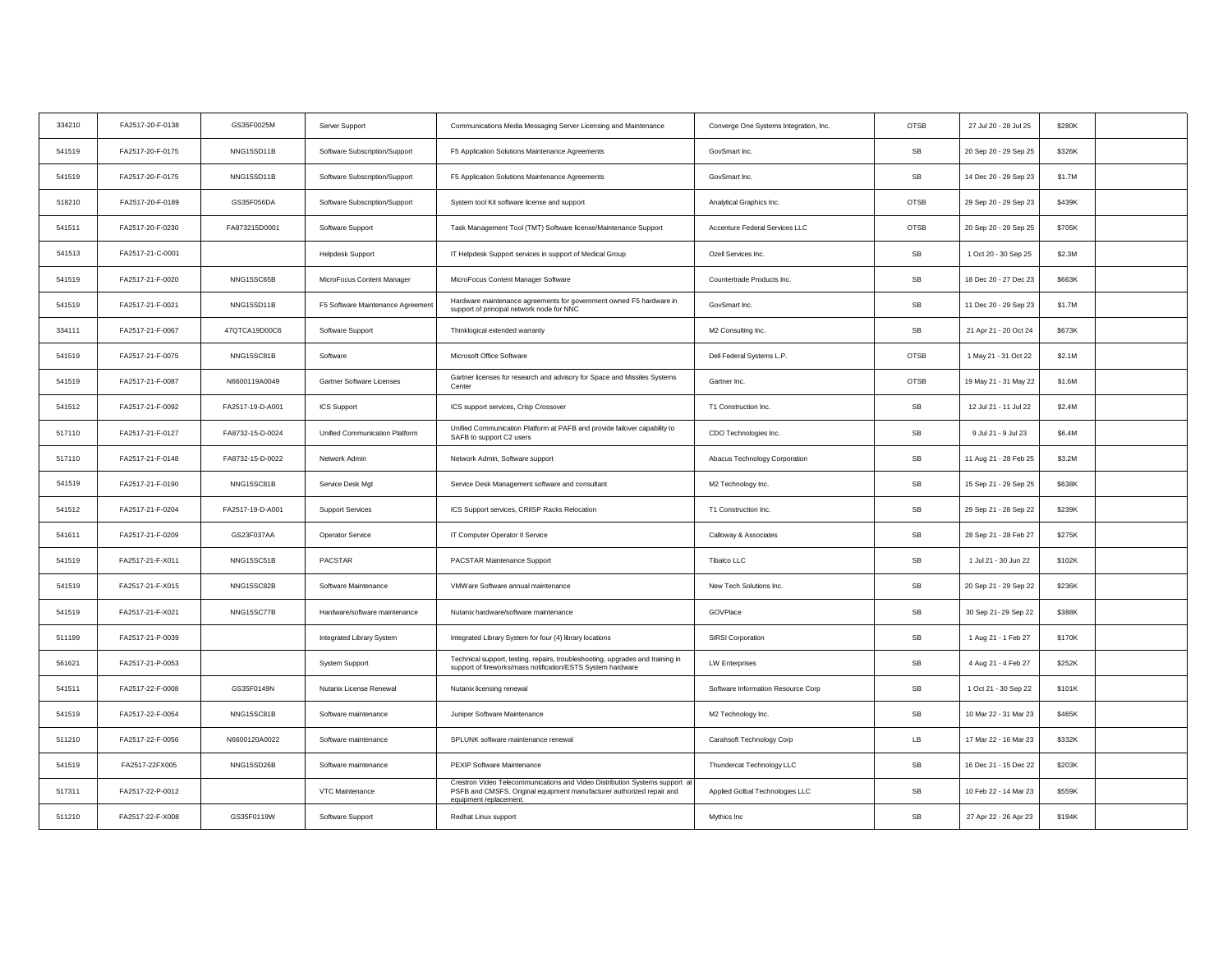| 541519 | FA2517-22-F-0057 | NNG15SC80B       | Software Support                | Mathworks MATLAB licenses for SSDP at PSFB                                                                                                           | Lyme Computer systems Inc             | SB                   | 21 Mar 22 - 31 Jan 23 | \$266K |  |
|--------|------------------|------------------|---------------------------------|------------------------------------------------------------------------------------------------------------------------------------------------------|---------------------------------------|----------------------|-----------------------|--------|--|
| 511210 | FA2517-22-P-0017 |                  | Software Support                | Enterprise service agreement for STK software licenses for SSDP at PSFB                                                                              | Analytical Graphics Inc.              | OTSB                 | 28 Feb 22 - 4 Mar 23  | \$612K |  |
|        |                  |                  |                                 | <b>BASE OPERATIONS AND SUPPORT</b>                                                                                                                   |                                       |                      |                       |        |  |
| 493110 | FA2517-15-C-5000 |                  | CE Material Control             | Supplies support for Civil Engineering Squadron                                                                                                      | Aleut O&M Services, LLC               | SB                   | 1 Mar 17 - 31 Aug 22  | \$1.2M |  |
| 238290 | FA2517-17-F-5000 | GS06F0002N       | Elevator Maintenance            | Elevator maintenance for Peterson SFB and Cheyene Mountain SFS                                                                                       | Kone Inc                              | LB                   | 1 Oct 16 - 30 Sep 22  | \$314K |  |
| 512110 | FA2517-17-F-6047 | GS07F0225U       | Videographer                    | VTC Support N-NC                                                                                                                                     | MultiMedia Marketing Associates, Inc. | SB                   | 14 Aug 17 - 5 Feb 23  | \$424K |  |
| 493110 | FA2517-17-P-5001 |                  | Material Control Warehouse ops  | Operation of Civil Engineering material control warehouse                                                                                            | E-9 Enterprises, Inc.                 | SB                   | 28 Sep 17 - 31 Aug 22 | \$1.5M |  |
| 561730 | FA2517-17-P-5023 |                  | <b>CMAFS Grounds Mnx</b>        | Grounds maintenance for Cheyenne Mountain Air Force Station                                                                                          | Dawson Enterprises, LLC               | $\mathsf{SB}\xspace$ | 28 Sep 17 - 21 Jul 22 | \$1.2M |  |
| 561730 | FA2517-17-D-5000 |                  | PAFB Grounds Maintenance        | Grounds maintenance for Peterson Air Force Base                                                                                                      | Embassy Lawn & Landscaping            | SB                   | 1 Feb 17 - 31 Jul 22  | \$9.5M |  |
| 711219 | FA2517-18-D-6000 |                  | Sports Officials                | Provide sports officials to PAFB, Schriever, and USAFA for Intramural and<br>Youth programs                                                          | Rocky Mountain Sports Officials       | SB                   | 1 Oct 17 - 30 Sep 22  | \$823K |  |
| 488991 | FA2517-18-D-6002 |                  | <b>JPPSO</b>                    | Joint Personal Property Shipping Office Local Area Moves                                                                                             | Buehler Moving & Storage Co           | SB                   | 1 Nov 18 - 31 Oct 23  | \$6.8M |  |
| 561621 | FA2517-18-P-5020 |                  | CCTV Maintenance and Repair     | CCTV Maintenance and Repair                                                                                                                          | Adjoiner Corporation                  | $\mathsf{SB}\xspace$ | 31 May 18 - 24 Jul 23 | \$359K |  |
| 611710 | FA2517-18-P-6000 |                  | Distance Learning               | Distance Learning Services for Peterson AFB                                                                                                          | Top Performance Enterprise, Inc.      | SB                   | 1 Oct 17 - 30 Apr 23  | \$236K |  |
| 334511 | FA2517-18-P-6038 |                  | ION Scanner maintenance         | Maintenance Agreement for ION Scanner - onsite warranty plan                                                                                         | Firstchoice Group America, LLC        | SB                   | 13 Sep 18 - 12 Sep 23 | \$314K |  |
| 811310 | FA2517-19-D-A002 |                  | Fire Extinguisher Maintenance   | Fire Extinguisher Maintenance for Peterson AFB                                                                                                       | Seabee Construction LLC               | SB                   | 30 Sep 19 - 29 Sep 24 | \$304K |  |
| 517110 | FA2517-19-F-A010 | FA8732-14-D-0017 | Giant Voice Maintenance         | Giant Voice - Emergency mass communication system maintenance                                                                                        | Sumaria Systems, Inc.                 | SB                   | 1 Feb 19 - 31 Jan 24  | \$417K |  |
| 541330 | FA2517-19-F-A150 | GS00Q14OADU133   | Engineering/Technical Services  | PAFB/CMAFS Facilities Sustainment Restoration/Modernization & MILCON<br>Project Planning                                                             | E3 Federal Solutions LLC              | OTSB                 | 26 Sep 19 - 30 Mar 25 | \$3.2M |  |
| 611710 | FA2517-19-P-6002 |                  | Religious Education Coordinator | Protestant Religious Education Coordinator                                                                                                           | Newpoint Management, LLC              | SB                   | 6 May 20 - 30 Sep 23  | \$134K |  |
| 561621 | FA2517-19-P-A017 |                  | Fire Alarm Maintenance          | Fire Alarm System Maintenance for Cheyenne Mountain AFS EST Systems                                                                                  | BW Electric Inc.                      | SB                   | 24 Jul 19 - 4 Feb 25  | \$149K |  |
| 611710 | FA2517-19-P-A025 |                  | STARBASE Program                | Peterson AFB youth outreach program designed to introduce students to<br>science, technology, engineering, and math (STEM) applications and careers. | DSD Technologies, Inc.                | SB                   | 22 Sep 19 - 21 Jul 24 | \$1.7M |  |
| 488190 | FA2517-20-A-0006 |                  | Aircraft Wash Service           | Aircraft Wash Services for 302nd Airlift Wing (C-130 Aircraft)                                                                                       | Starlight Corporation                 | $\mathsf{SB}\xspace$ | 15 Jan 20 - 14 Jan 25 | \$184K |  |
| 561621 | FA2517-20-C-0012 |                  | Security Barriers               | Security Barrier Maintenance Services                                                                                                                | Low Voltage Wiring, LTD               | SB                   | 1 Jul 20 - 30 Jun 23  | \$505K |  |
| 562111 | FA2517-20-D-0001 |                  | <b>Refuse Services</b>          | Refuse services for Peterson AFB and Cheyenne Mountain AFS                                                                                           | Marco Federal Services, LLC           | 8(a)                 | 1 Sep 20 - 21 Jul 25  | \$4.0M |  |
| 813110 | FA2517-20-P-0004 |                  | Religious Education Coordinator | Catholic Religious Education Coordinator Services                                                                                                    | Colorado Resource Solutions LLP       | $\mathsf{SB}\xspace$ | 3 Oct 19 - 3 Oct 24   | \$114K |  |
| 722310 | FA2517-20-P-0012 |                  | Dining Facility Support         | Dining Facility Support Services for PAFB                                                                                                            | Turner, Eddie E.                      | SB                   | 19 Feb 20 - 31 Aug 25 | \$3.7M |  |
| 561730 | FA2517-20-P-0013 |                  | Plant Maintenance               | Maintenance and care of live plants in building 1, PAFB                                                                                              | Skyway Creations Unlimited, Inc.      | SB                   | 4 Feb 20 - 3 Aug 25   | \$54K  |  |
| 561990 | FA2517-20-P-0017 |                  | <b>Shredding Services</b>       | Shredding Services for 21st Medical Group                                                                                                            | Mobile Record Shredders LLC           | $\mathsf{SB}\xspace$ | 25 Mar 20 - 31 Mar 25 | \$124K |  |
| 811219 | FA2517-20-P-0018 |                  | Pharmacy Support                | Intellicab System Maintenance & Support Main Pharmacy, Peterson AFB                                                                                  | <b>GSL Solutions Inc.</b>             | SB                   | 25 Mar 20 - 31 Mar 25 | \$135K |  |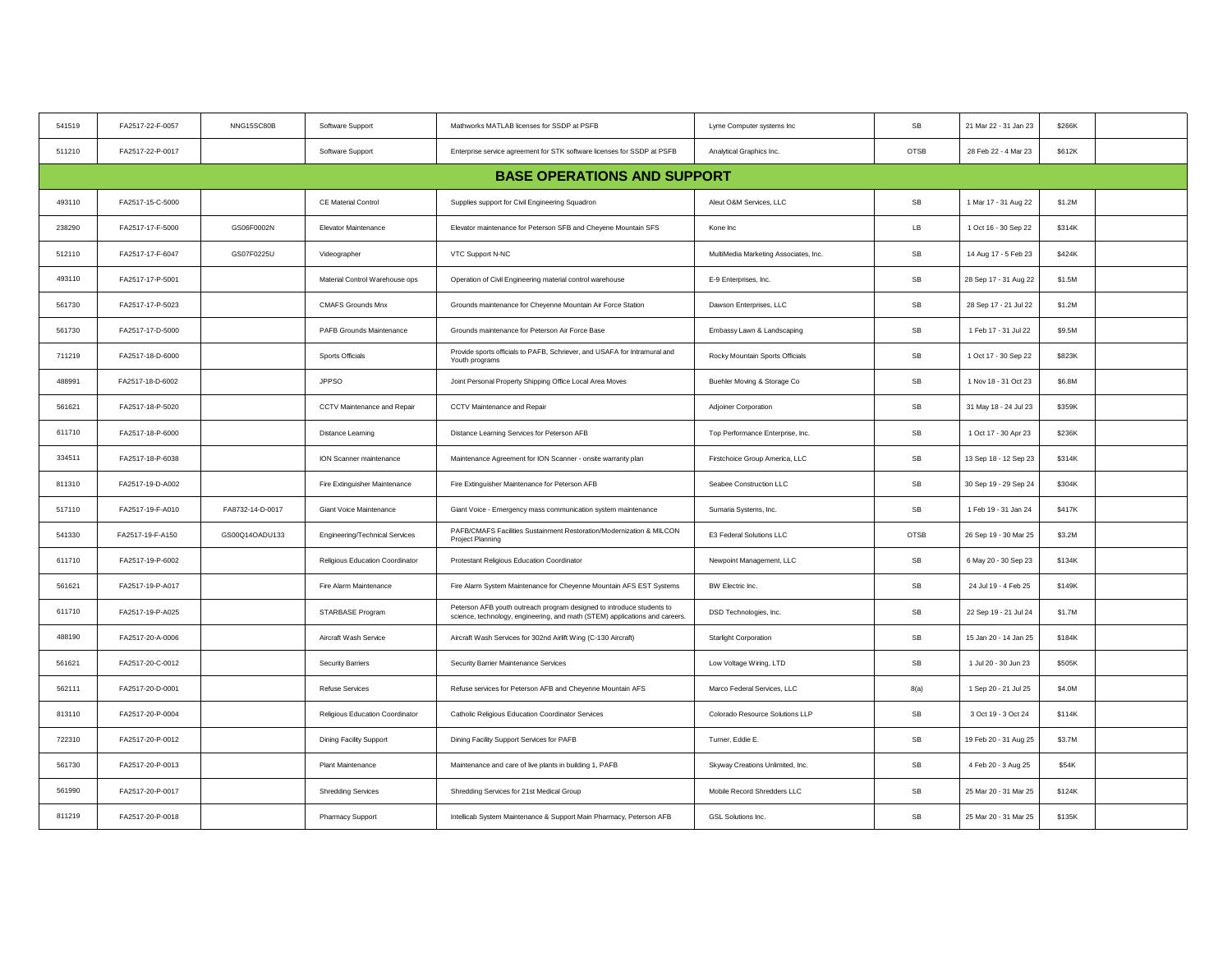| 488190 | FA2517-20-P-0020 |                  | Aircraft Corrosion Control         | Aircraft Corrosion Control for 302nd Airlift Wing                                                                                                                                | Bailey's Premier Services LLC        | <b>SB</b>            | 8 Apr 20 - 7 Apr 25   | \$332K  |  |
|--------|------------------|------------------|------------------------------------|----------------------------------------------------------------------------------------------------------------------------------------------------------------------------------|--------------------------------------|----------------------|-----------------------|---------|--|
| 562219 | FA2517-20-P-0023 |                  | Oil Water Separator Maintenance    | Oil Water Separator maintenance services for Peterson AFB and Cheyenne<br>Mountain AFS                                                                                           | GDM Inc.                             | SB                   | 5 May 20 - 5 Nov 25   | \$290K  |  |
| 541930 | FA2517-20-P-0030 |                  | <b>Interpreter Services</b>        | NORAD/NORTHCOM Spanish Language Interpreter & Translation Services                                                                                                               | E-9 Enterprises                      | SB                   | 8 Jul 20 - 8 Jul 25   | \$879K  |  |
| 561790 | FA2517-20-P-0031 |                  | Pool and Spa Maintenance           | Pool and Spa Maintenance services at Peterson AFB                                                                                                                                | JT's Pool & Spa Service              | SB                   | 17 Jul 20 - 9 Jul 25  | \$241K  |  |
| 711130 | FA2517-20-P-0068 |                  | Musicians                          | Chaplain musicians and directors for Peterson AFB Chapel                                                                                                                         | Colorado Resource Solutions LLP      | SB                   | 11 Sep 20 - 21 Sep 25 | \$234K  |  |
| 812332 | FA2517-21-C-0005 |                  | Floor Mat Cleaning Service         | Pick-up, cleaning, placement and delivery of Contractor owned entryway floor<br>mats throughout Medical Group facilities, Peterson AFB                                           | EBS Supply Inc.                      | $\mathsf{SB}\xspace$ | 1 Mar 21 - 30 Sep 25  | \$73K   |  |
| 561720 | FA2517-21-C-0006 |                  | <b>Cleaning Service</b>            | COVID-19 Disinfection Services for multiple buildings                                                                                                                            | Syscom Inc.                          | SB                   | 15 Mar 21 - 15 Sep 24 | \$2951K |  |
| 238220 | FA2517-21-D-0001 |                  | <b>HVAC/CRAC Services</b>          | HVAC/CRAC 24/7 repair and maintenance services for PAFB                                                                                                                          | Yukon Fire Protection Services, Inc. | SB                   | 1 Dec 20 - 30 Nov 25  | \$10M   |  |
| 561210 | FA2517-21-F-0025 | GS06F0060P       | <b>EMCS Maintenance</b>            | Maintenance and software upgrades for Johnson Controls Metasys Facility<br>Management System hardware, software, firmware and Supervisory Controllers<br>located at Peterson AFB | Johnson Controls, Inc.               | OTSB                 | 4 Jan 21 - 3 Jan 24   | \$573K  |  |
| 561720 | FA2517-21-F-0089 | FA2517-21-D-0007 | <b>Custodial Services</b>          | Custodial services for Peterson AFB/CMAFS                                                                                                                                        | Professional Contract Services Inc.  | OTSB                 | 30 Mar 21 - 30 Apr 26 | \$12.3M |  |
| 541310 | FA2517-21-F-0164 | FA7000-16-D-0008 | <b>Engineering Support</b>         | <b>Engineering Title II Support Services</b>                                                                                                                                     | <b>AECOM Technology Corporation</b>  | <b>OTSB</b>          | 26 Aug 21 - 29 Sep 22 | \$749K  |  |
| 541519 | FA2517-21-F-0165 | NNG15SD11B       | <b>Engineer Services</b>           | <b>Engineer Services</b>                                                                                                                                                         | Govsmart Inc.                        | SB                   | 31 Aug 21 - 31 Aug 22 | \$821K  |  |
| 238220 | FA2517-21-P-0011 |                  | Fire Suppression Testing           | Wet/Dry Fir suppression testing and maintenance services                                                                                                                         | Seabee Construction LLC              | <b>OTSB</b>          | 3 Feb 21 - 16 Aug 26  | \$80K   |  |
| 561790 | FA2517-21-P-0012 |                  | <b>Hood and Duct Cleaning</b>      | Hoods and Ducts Bi-Annual Cleaning on PAFB                                                                                                                                       | Mozham Camille J                     | SB                   | 27 Jan 21 - 4 Aug 27  | \$74K   |  |
| 488190 | FA2517-21-P-0022 |                  | <b>Transient Alert</b>             | Transient Alert Services and Aerospace Ground Equipment Maintenance for<br>Peterson AFB                                                                                          | ProLog Inc.                          | $\mathsf{SB}\xspace$ | 1 Apr 21 - 31 Dec 25  | \$3.7M  |  |
| 238210 | FA2517-21-P-0028 |                  | <b>Electrical Support Services</b> | <b>Electrical Support Services PAFB</b>                                                                                                                                          | T1 Construction Inc.                 | SB                   | 7 Jun 21 - 8 May 26   | \$2.5M  |  |
| 811212 | FA2517-21-P-0031 |                  | Automated System controls          | Support of hardware, software and firmware of the Delta Controls building<br>automation system at CMAFS                                                                          | Setpoint Systems Corp                | SB                   | 4 Jun 21 - 7 Jun 24   | \$153K  |  |
| 238210 | FA2517-21-P-0071 |                  | Warning System                     | Upgrade and install Giant Voice and indoor warning system at CMSFS                                                                                                               | Aleut Aerospace Engineering, LLC     | SB                   | 24 Sep 21 - 24 Jun 22 | \$765K  |  |
| 517311 | FA8773-19-P-A011 |                  | Telecommunications Service (CSA)   | Local Telecommunications Service Agreement (CSA) Cheyenne Mountain AFS                                                                                                           | CenturyLink Inc.                     | OTSB                 | 13 Feb 19 - 28 Feb 24 | \$309K  |  |
| 541712 | FA2517-22-F-0014 | FA2559-21-D-0001 | <b>HVAC Services</b>               | Electrical, HVAC and computer room air conditioning services PSFB                                                                                                                | Yukon Fire Protection Services, Inc. | <b>OTSB</b>          | 01 Apr 22 - 30 Nov 22 | \$122K  |  |
| 561730 | FA2517-22-F-0059 | FA2517-17-D-5000 | Grounds Maintenance                | Grounds Maintenance and snow and ice remaval services PSFB                                                                                                                       | Embassy Lawn & Landscaping           | SB                   | 31 Mar 22 - 31 May 22 | \$155K  |  |
|        |                  |                  |                                    | <b>INFRASTRUCTURE SUPPORT</b>                                                                                                                                                    |                                      |                      |                       |         |  |
| 236220 | FA2517-20-D-0002 |                  | Front Range Construction Contract  | Front Range Multiple Award Construction Contract Tier I                                                                                                                          | <b>Bristol Site Contractors LLC</b>  | SB                   | 3 Aug 20 - 2 Feb 28   | \$950M  |  |
| 236220 | FA2517-20-D-0003 |                  | Front Range Construction Contract  | Front Range Multiple Award Construction Contract Tier I                                                                                                                          | G2i/JBI JV LLC                       | SB                   | 3 Aug 20 - 2 Feb 28   | \$950M  |  |
| 236220 | FA2517-20-D-0004 |                  | Front Range Construction Contract  | Front Range Multiple Award Construction Contract Tier I                                                                                                                          | Olgoonik Diversified Services LLC    | SB                   | 3 Aug 20 - 2 Feb 28   | \$950M  |  |
| 236220 | FA2517-20-D-0005 |                  | Front Range Construction Contract  | Front Range Multiple Award Construction Contract Tier I                                                                                                                          | Weil Construction Inc.               | SB                   | 3 Aug 20 - 2 Feb 28   | \$950M  |  |
| 236220 | FA2517-20-D-0006 |                  | Front Range Construction Contract  | Front Range Multiple Award Construction Contract Tier I                                                                                                                          | D&D Construction Services LLC JV     | SB                   | 3 Aug 20 - 2 Feb 28   | \$950M  |  |
| 236220 | FA2517-20-D-0007 |                  | Front Range Construction Contract  | Front Range Multiple Award Construction Contract Tier II                                                                                                                         | CTI Construction                     | SB                   | 3 Aug 20 - 2 Feb 28   | \$950M  |  |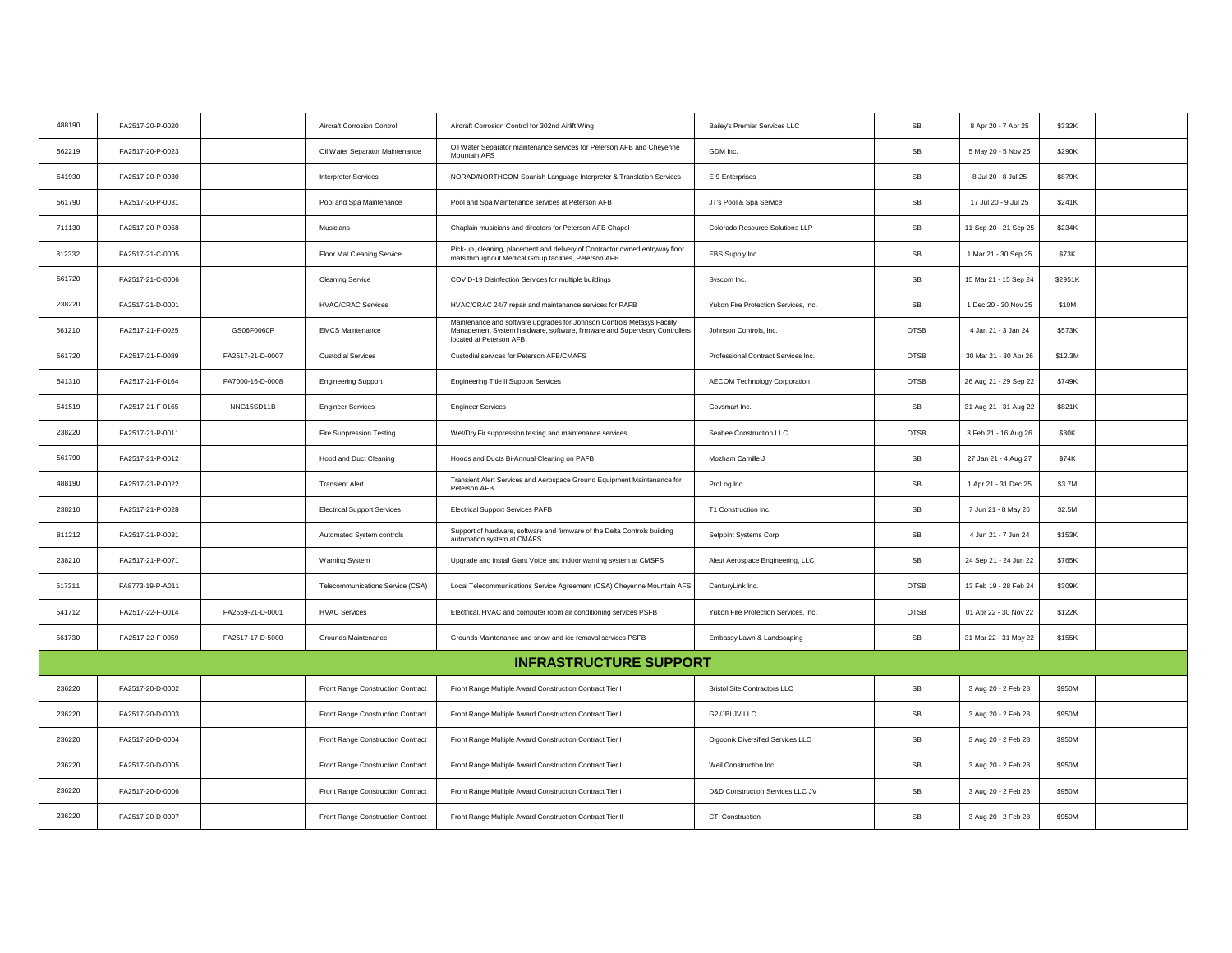| 236220 | FA2517-20-D-0009 |                  | Front Range Construction Contract | Front Range Multiple Award Construction Contract Tier II                                                  | <b>NASCO</b>                                     | SB          | 3 Aug 20 - 2 Feb 28   | \$950M |
|--------|------------------|------------------|-----------------------------------|-----------------------------------------------------------------------------------------------------------|--------------------------------------------------|-------------|-----------------------|--------|
| 236220 | FA2517-20-D-0010 |                  | Front Range Construction Contract | Front Range Multiple Award Construction Contract Tier II                                                  | Pro-Mark Services                                | SB          | 3 Aug 20 - 2 Feb 28   | \$950M |
| 236220 | FA2517-20-D-0011 |                  | Front Range Construction Contract | Front Range Multiple Award Construction Contract Tier II                                                  | <b>HHI Corporation</b>                           | ${\sf SB}$  | 3 Aug 20 - 2 Feb 28   | \$950M |
| 236220 | FA2517-21-C-0016 |                  | <b>Blast Door Repair</b>          | Overhaul of Blast Door 3 at CMSFS                                                                         | I.P. Automation Inc.                             | SB          | 22 Sep 21 - 26 Jan 23 | \$890K |
| 238320 | FA2517-21-D-0005 |                  | Painting                          | Protective Coating/Paint Contract                                                                         | Knock-Out Trujillo Special coatings JV           | SB          | 3 Dec 20 - 2 Jun 26   | \$4.0M |
| 236220 | FA2517-21-F-0053 | FA2517-20-D-0004 | FRMACC Task Order                 | Repair Physio Training Center B425                                                                        | Olgoonik Diversified Services LLC                | SB          | 23 Mar 21 - 26 Jul 22 | \$648K |
| 236220 | FA2517-21-F-0099 | FA2517-20-D-0004 | FRMACC Task Order                 | Convert Bldg 12001 to SFS Arms Room                                                                       | Olgoonik Diversified Services LLC                | SB          | 25 May 21 - 10 Jun 22 | \$328K |
| 811219 | FA2517-21-F-0107 | FA8003-19-D-A003 | <b>Barrier System</b>             | Maintenance for CMAFS and PAFB Barrier Systems                                                            | Perimeter Security Partners LLC                  | SB          | 1 Jul 21 - 31 Dec 25  | \$789K |
| 236220 | FA2517-21-F-0122 | FA2517-20-D-0003 | FRMACC Task Order                 | Repair fire alarm system and extend/repair fire suppression system in several<br>bldgs PAFB               | G2i/JBI JV LLC                                   | SB          | 28 Jun 21 - 24 May 22 | \$475K |
| 236220 | FA2517-21-F-0134 | FA2517-20-D-0003 | <b>Training Facility</b>          | Construct training facility for Security Forces PSFB                                                      | G2i/JBI JV LLC                                   | ${\sf SB}$  | 15 Jul 21 - 4 Oct 22  | \$1.7M |
| 236220 | FA2517-21-F-0151 | FA2517-20-D-0002 | FRMACC Task Order                 | Repair 3400 area, bid design build                                                                        | <b>Bristol Munitions Services LLC</b>            | ${\sf SB}$  | 3 Aug 21 - 17 May 22  | \$705K |
| 325611 | FA2517-21-F-0187 | GS07F017W        | Water Treatment                   | Chemical Water treatment maintenance, testing and monitoring four operative<br>systems at CMSFS           | Sungro Products LLC                              | SB          | 27 Sep 21 - 26 Mar 27 | \$204K |
| 236220 | FA2517-21-F-0192 | FA2517-20-D-0003 | FRMACC Task Order                 | Rebuild Rooms 2310 & 2311                                                                                 | G2i/JBI JV LLC                                   | SB          | 21 Sep 21 - 2 Aug 22  | \$273K |
| 236220 | FA2517-21-F-0197 | FA2517-20-D-0003 | FRMACC Task Order                 | Upgrades and Repairs to Bldg 1840                                                                         | G2i/JBI JV LLC                                   | SB          | 29 Sep 21 - 14 Sep 23 | \$5.6M |
| 236220 | FA2517-21-F-0205 | FA2517-20-D-0003 | FRMACC Task Order                 | Repair lighting and kitchen hoods in Bldg 1160, PAFB                                                      | G2i/JBI JV LLC                                   | SB          | 28 Sep 21 - 2 Jun 22  | \$407K |
| 236220 | FA251721F0218    | FA251720D0004    | FRMACC Task Order                 | Site preparation for install of user supplied ARMAG Modular temp facilities                               | Olgoonik Diversified Services LLC                | SB          | 30 Sep 21 - 14 May 22 | \$1.3M |
| 237310 | FA2517-21-F-0221 | FA2550-19-D-A003 | Parking Lot Repair                | TDKA 21-1026 Repair Bldg 1246 parking Lot                                                                 | Olgoonik Diversified Services LLC                | SB          | 28 Sep 21 - 26 May 22 | \$118K |
| 237310 | FA2517-21-F-0222 | FA2550-19-D-A003 | FRMACC Task Order                 | SAXC-21-TBD Repair 300-Area and NORAD Road                                                                | Olgoonik Diversified Services LLC                | SB          | 28 Sep 21 - 17 Jul 22 | \$261K |
| 517311 | FA2517-22-P-0004 |                  | Cable Lease                       | Copper Cable lease maintenance PSFB                                                                       | Lumen Technologies Government Solutions LLC      | <b>OTSB</b> | 26 Nov 21 - 26 May 27 | \$314K |
| 236220 | FA2517-22-F-0036 | GA2517-20-D-0004 | Boiler replacement                | Replace boilers that have reached end of useful life with high efficiency HVAC<br>equipment               | Olgoonik Diversified Services LLC                | SB          | 17 Mar 22 - 17 Mar 23 | \$1.2M |
|        |                  |                  |                                   | <b>MEDICAL SUPPORT</b>                                                                                    |                                                  |             |                       |        |
| 621112 | FA2517-18-C-6002 |                  | <b>Clinical Social Worker</b>     | Military Treatment Facility support - Clinical Social Worker                                              | Synergy Staffing Inc.                            | SB          | 12 Jun 18 - 12 Jun 22 | \$360K |
| 622110 | FA2517-18-F-6020 | HT005018D0019    | Registered Nurse - Case Manager   | Military Treatment Facility support - Registered Nurse, Case Manager                                      | Enterprise Resource Planning (ERP) International | SB          | 14 May 18 - 31 Oct 23 | \$617K |
| 622110 | FA2517-19-F-A019 | HT005018D0021    | <b>Clinical Pharmacist</b>        | Military Treatment Facility support - Clinical Pharmacist                                                 | OMV Medical Inc.                                 | SB          | 11 Mar 19 - 31 Mar 24 | \$782K |
| 561320 | FA2517-19-F-A021 | V797D40277       | Registered Nurse Specialized      | Military Treatment Facility support - Infection Preventionist (Specialized<br><b>Registered Nurse</b>     | Enterprise Resource Planning (ERP) International | ${\sf SB}$  | 15 Mar 19 - 31 Mar 24 | \$645K |
| 622110 | FA2517-19-F-A032 | HT005018D0019    | Mental Health Support             | Military Treatment Facility support - Physician Psychiatry, Clinical Psychologist<br>and Registered Nurse | Enterprise Resource Planning (ERP) International | ${\sf SB}$  | 1 Apr 19 - 30 Sep 22  | \$2.5M |
| 622110 | FA2517-19-F-A034 | HT005018D0019    | Optometry Technician              | Military Treatment Facility support - Optometry Technician                                                | Enterprise Resource Planning (ERP) International | SB          | 1 Apr 19 - 31 Mar 24  | \$342K |
| 622110 | FA2517-20-F-0185 | HT005018D0019    | <b>Physician Services</b>         | Military Treatment Facility support - DRHA Physician (PA/NP)                                              | Enterprise Resource Planning (ERP) International | SB          | 20 Sep 20 - 29 Sep 25 | \$490K |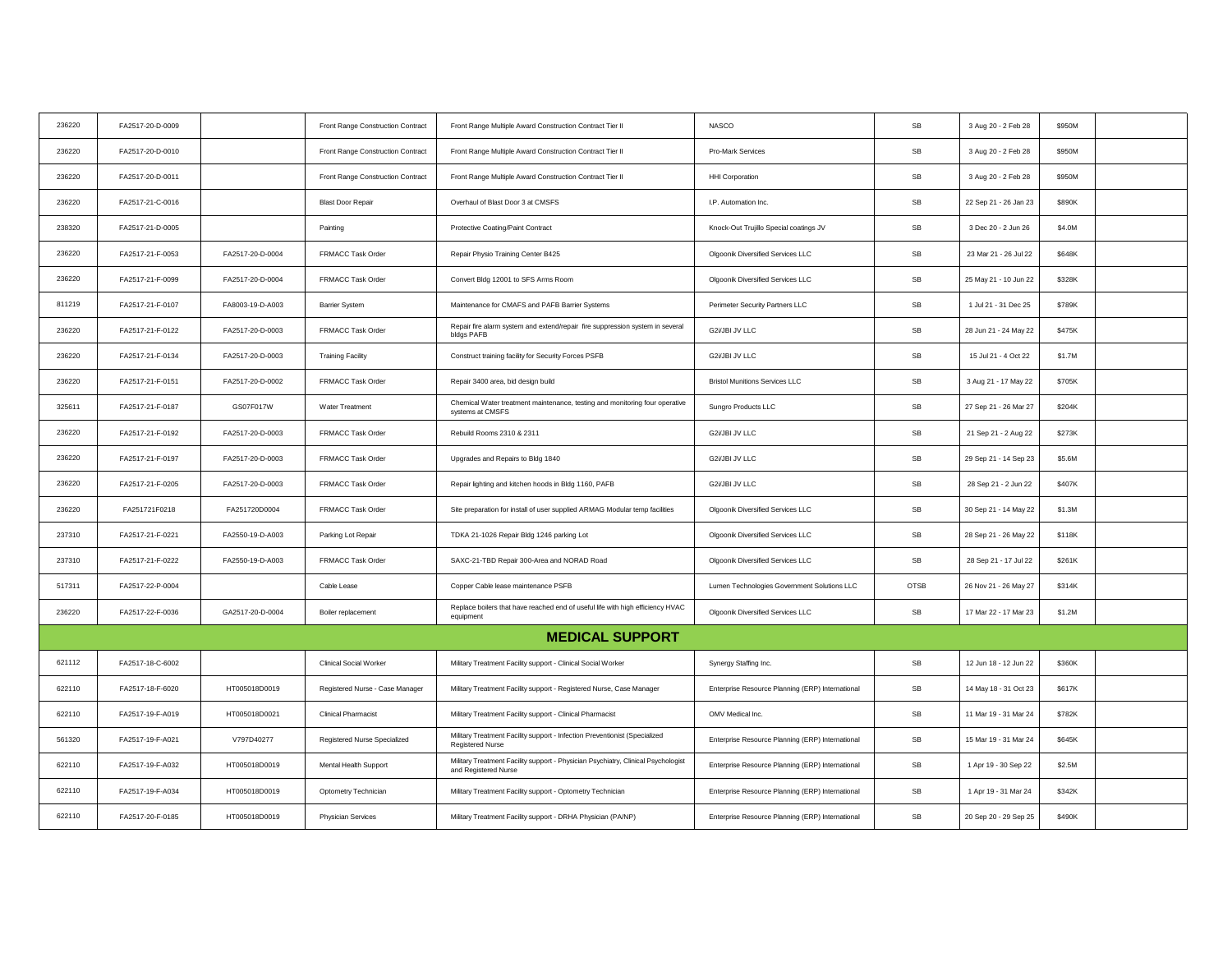| 621399 | FA2517-21-C-0009 |                  | Family Health Registered Nurse                            | Military Treatment Facility support - Family Health Clinic Registered Nurses                                                                                                 | Aspire Therapy Services & Consultants, Inc.      | SB                   | 11 Jun 21 - 31 Mar 26 | \$1.2M  |  |
|--------|------------------|------------------|-----------------------------------------------------------|------------------------------------------------------------------------------------------------------------------------------------------------------------------------------|--------------------------------------------------|----------------------|-----------------------|---------|--|
| 621399 | FA2517-21-C-0009 |                  | Registered nurse                                          | Military Treatment Facility Support Family Health Clinic Registered Nurses                                                                                                   | Aspire Therapy Services & Consultants, Inc.      | SB                   | 11 Jun 21 - 31 Mar 26 | \$1.2M  |  |
| 621399 | FA2517-21-C-0010 |                  | <b>Clinical Social Worker</b>                             | Military Treatment Facility support - Licensed Clinical Social Worker                                                                                                        | Aspire Therapy Services & Consultants, Inc.      | SB                   | 12 Jun 21 - 31 Mar 26 | \$657K  |  |
| 622110 | FA2517-21-F-0007 | HT005018D0032    | Nurse                                                     | Military Treatment Facility support - Nursing (LVN/RN)                                                                                                                       | Luke & Associates, Inc.                          | SB                   | 1 Oct 20 - 30 Sep 25  | \$884K  |  |
| 622110 | FA2517-21-F-0086 | HT005018D0030    | <b>DHA Clinical Psychologist</b>                          | Military Treatment Facility support - DHA Clinical Psychologist                                                                                                              | Donald L. Mooney Enterprises, LLC                | SB                   | 3 Jun 21 - 2 Jun 22   | \$161K  |  |
| 622110 | FA2517-21-F-0111 | HT005018D0030    | SHPE Licensed Vocational Nurse                            | Military Treatment Facility support - SHPE Licensed Vocational Nurse                                                                                                         | Donald L. Mooney Enterprises, LLC                | SB                   | 22 Jun 21 - 31 May 26 | \$350K  |  |
| 622110 | FA2517-21-F-0150 | HT005018D0006    | Dietician and Health Coordinator                          | Military Treatment Facility support - Dietician Health coordinator                                                                                                           | Quality Staffing Solutions Inc.                  | $\mathsf{SB}\xspace$ | 19 Aug 21 - 31 Jul 26 | \$1.4M  |  |
| 622110 | FA2517-21-F-0162 | HT005018D0030    | Family Health Nurse                                       | Military Treatment Facility support -Family Health Nurse (1FTE)                                                                                                              | Donald L. Mooney Enterprises, LLC                | SB                   | 28 Sep 21 - 31 Mar 26 | \$304K  |  |
| 621910 | FA2517-21-P-0002 |                  | Ambulance Service                                         | Ambulance Service for Peterson and Schriever AFB                                                                                                                             | Med-Express Ambulance Services Inc.              | SB                   | 1 Apr 21 - 31 Mar 26  | \$5.3M  |  |
| 621498 | FA2517-21-P-0037 |                  | <b>Health Assessment Nurse</b>                            | Military Treatment Facility support - Deployment related Health assessment<br>Nurse Practitioner                                                                             | Aspire Therapy Services & Consultants, Inc.      | SB                   | 22 Jun 21 - 31 May 26 | \$869K  |  |
| 621498 | FA2517-21-P-0050 |                  | Nurse Practitioner                                        | Military Treatment Facility support - Nurse Practitioner and Physician                                                                                                       | Aspire Therapy Services & Consultants, Inc.      | SB                   | 28 Sep 21 - 1 Apr 26  | \$1.7M  |  |
| 622110 | FA2517-22-F-0003 | HT005018D0033    | Medical Management Clinic                                 | Military Treatment Facility support - Medical Management Clinic                                                                                                              | Magnificus Corporation                           | SB                   | 1 cot 21 - 30 Sep 26  | \$2.6M  |  |
| 622110 | FA2517-22-F-0004 | HT005018D0029    | <b>Dental Assistants</b>                                  | Military Treatment Facility support - Dental Assistants (3FTE) Schriever                                                                                                     | Distinctive Health Spectrum Care JV              | SB                   | 1 Oct 21 - 30 Sep 26  | \$890K  |  |
| 622110 | FA2517-22-F-0005 | HT005018D0029    | Dentists                                                  | Military Treatment Facility support - Dentists (3FTE)                                                                                                                        | Distinctive Health Spectrum Care JV              | SB                   | 1 Oct 21 - 30 Sep 26  | \$2.6M  |  |
| 622110 | FA2517-22-F-0006 | HT005018D0012    | Pharmacy Technicians                                      | Military Treatment Facility support -Pharmacy Technicians (3FTE)                                                                                                             | Saratoga Medical Center Inc.                     | SB                   | 1 Oct 21 - 31 Mar 27  | \$954K  |  |
| 622110 | FA2517-22-F-0032 | HT005018D0012    | Clinical Psychologist                                     | Military Treatment Facility support -Clinical Psychologist (1FTE)                                                                                                            | Saratoga Medical Center Inc.                     | $\mathsf{SB}\xspace$ | 1 Feb 22 - 31 Mar 27  | \$832K  |  |
| 622110 | FA2517-22-F-0034 | HT005018D0019    | <b>Registered Nurase</b>                                  | Military Treatment Facility support - Registered Nurse (1FTE)                                                                                                                | Enterprise Resource Planning (ERP) International | SB                   | 1 Feb 22 - 31 Mar 27  | \$556K  |  |
| 621210 | FA2517-22-P-0001 |                  | <b>Dental Assistants</b>                                  | Military Treatment Facility support - Dental Assistants (4FTE) Peterson                                                                                                      | Aspire Therapy Services & Consultants, Inc.      | SB                   | 1 Oct 21 - 30 Sep 27  | \$1.7M  |  |
| 621498 | FA2517-22-P-0003 |                  | Public Health Techs                                       | Military Treatment Facility support -Public Health Technicians (2FTE)                                                                                                        | Aspire Therapy Services & Consultants, Inc.      | SB                   | 16 Nov 21 - 31 Mar 27 | \$950K  |  |
| 622110 | FA2517-22-F-0048 | HT0050-18-D-0019 | Behavioral Health Nurse / Clinical<br>Psychologist        | Military Treatment Facility support -Behavioral Health Nurse (1FTE) and Clinical<br>Psychologist (1FTE)                                                                      | Enterprise Resource Planning (ERP) International | SB                   | 1 Apr 22 - 30 Sep 27  | \$1.7M  |  |
| 622110 | FA2517-22-F-0053 | HT0050-18-D-0019 | Psychiatrist, Psychologist, Mental<br><b>Health Nurse</b> | Military Treatment Facility support - Physician-Psychiatrist (1FTE); Clinical<br>Psychologist (2FTE); Mental Health Registered Nurse (1FTE)                                  | Enterprise Resource Planning (ERP) International | SB                   | 1 Apr 22 - 30 Sep 27  | \$5.7M  |  |
|        |                  |                  |                                                           | <b>MISCELLANEOUS</b>                                                                                                                                                         |                                                  |                      |                       |         |  |
| 541330 | FA2517-17-P-9002 |                  | CBRN Consequence Mgmt. Spt                                | A&AS services to support Chemical, Biological, Radiological, Nuclear weapons<br>of mass destruction consequence management procedures, exercises, training<br>and operations | X Corp Solutions Inc.                            | SB                   | 30 Jun 17 - 30 Jun 22 | \$1.4M  |  |
| 541611 | FA2517-17-P-9003 |                  | NNC J7 Training & Exercise Support                        | Training and Operations Systems Analysis A&AS to support N/NC J7                                                                                                             | Lukos, LLC                                       | SB                   | 31 Jul 17 - 5 Sep 22  | \$4.0M  |  |
| 541513 | FA2517-18-D-7000 |                  | <b>MSCC</b>                                               | Modeling Simulation and Analysis for Space and Cyberspace Capabilities.<br>Development/modification of MS&A and decision support tools.                                      | DSoft Technology Company                         | SB                   | 1 Jun 18 - 31 May 23  | \$95.9M |  |
| 519190 | FA2517-18-F-6074 | LC14C7126        | Subscription Service                                      | Online Legislative Subscription Service                                                                                                                                      | CQ-Roll Call, Inc.                               | <b>OTSB</b>          | 1 Oct 18 - 30 Sep 23  | \$337K  |  |
| 541511 | FA2517-18-F-7000 | FA251718D7000    | <b>MSCC Management</b>                                    | Modeling, Simulation and Analysis For Space and Cyberspace Capabilities                                                                                                      | DSoft Technology Company                         | SB                   | 1 Jun 18 - 30 Nov 23  | \$4.1M  |  |
| 541511 | FA2517-18-F-7003 | FA251718D7000    | <b>MSCC Analysis</b>                                      | Modeling, Simulation and Analysis for Space and Cyberspace Capabilities.                                                                                                     | DSoft Technology Company                         | SB                   | 20 Aug 18 - 30 Nov 23 | \$34.7M |  |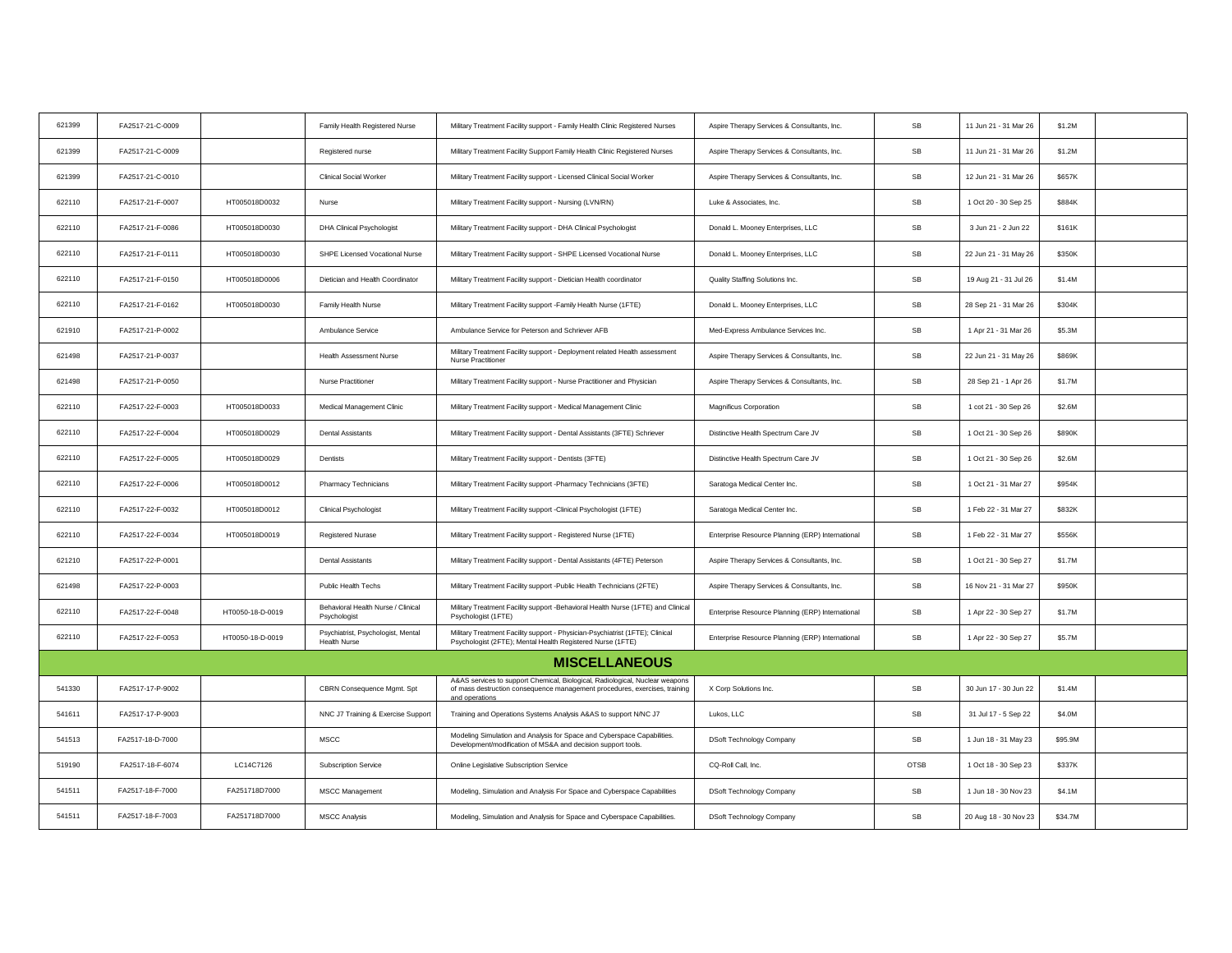| 541511 | FA2517-18-F-7006 | FA2517-18-D-7000 | MSCC AVAC                          | AFSPC Virtual Analysis Capability(AVAC)- MSCC                                                                                                                                    | DSoft Technology Company          | SB   | 31 May 18 - 30 Nov 23 | \$5.2M |
|--------|------------------|------------------|------------------------------------|----------------------------------------------------------------------------------------------------------------------------------------------------------------------------------|-----------------------------------|------|-----------------------|--------|
| 541511 | FA2517-18-F-7007 | FA251718D7000    | MSCC Lessons Learned               | HQ AFSPC Lessons Learned                                                                                                                                                         | DSoft Technology Company          | SB   | 25 Jul 18 - 30 Nov 23 | \$4.1M |
| 541512 | FA2517-19-D-A001 |                  | Industrial Control Systems         | Support services for design and implementation of Industrial Control Systems<br>(ICS) at Cheyenne Mountain Air Force Station (CMAFS), CO and other Front<br>Range installations. | T1 Construction, LLC              | SB   | 11 Sep 19 - 10 Sep 24 | \$22M  |
| 541511 | FA2517-19-F-7000 | FA251718D7000    | <b>Operations Analysis</b>         | <b>Operations Analysis</b>                                                                                                                                                       | DSoft Technology Company          | SB   | 17 Dec 18 - 30 Nov 22 | \$3.9M |
| 541511 | FA2517-19-F-A074 | FA251718D7000    | Modeling, Simulation & Analysis    | Modeling, Simulation & Analysis for Space and Cyberspace capabilities                                                                                                            | DSoft Technology Company          | SB   | 23 Aug 19 - 31 May 22 | \$31M  |
| 561621 | FA2517-19-P-A007 |                  | Alarm Maintenance                  | AMAG Alarm System repair and maintenance                                                                                                                                         | <b>Adjoiner Corporation</b>       | SB   | 1 Apr 19 - 30 Sep 24  | \$829K |
| 611620 | FA2517-20-P-0026 |                  | Exercise Instructors               | Group Fitness (Aerobics and Spinning) Instructors to conduct classes at<br>Peterson AFB                                                                                          | Millennium Health & Fitness Inc.  | SB   | 15 Jun 20 - 31 Dec 25 | \$133K |
| 541310 | FA2517-21-F-0138 | FA7000-16-D-0007 | <b>Architectural Services</b>      | A&E Services for Diego Garcia BIOT                                                                                                                                               | Schendt Engineering Corporation   | SB   | 20 Jul 21 - 6 Jun 22  | \$162K |
| 541310 | FA2517-21-F-0194 | FA251721F0194    | Data Collection                    | Perform facility space authorization data collection (FSADC) at PSFB                                                                                                             | HB&A LLC                          | SB   | 14 Sep 21 - 9 Nov 22  | \$688K |
| 238320 | FA2517-21-F-0196 | FA2517-17-A-0004 | Aircraft Painting                  | Peterson SFB Museum static display repair and restoration                                                                                                                        | Lovern's Inc                      | SB   | 17 Sep 21 - 31 Jul 22 | \$110K |
| 812332 | FA2517-21-P-0030 |                  | OCP Uniform Laundry Service        | OCP Uniform Laundry Service - Laundry service for 60 A2CU Firefighter OCP<br>uniforms on a weekly basis                                                                          | Laundry Lounge LLC                | SB   | 1 Jun 21 - 31 May 22  | \$19K  |
| 813110 | FA2517-21-P-0032 |                  | <b>Catholic Priest</b>             | Roman Catholic Priest services at PAFB                                                                                                                                           | <b>Billiard Donald</b>            | SB   | 31 May 21 - 30 Jun 26 | \$158K |
| 531390 | FA2517-21-P-0036 |                  | <b>Support Services</b>            | Real property support services                                                                                                                                                   | The Adellsen Group LLC            | SB   | 29 Jun 21 - 30 Apr 23 | \$667K |
| 238210 | FA2517-21-P-0054 |                  | <b>Light Control</b>               | Inspect, Maintain, Repair and Upgrade traffic light control system PSFB                                                                                                          | Sayers Construction LLC           | SB   | 11 Aug 21 - 29 Sep 24 | \$128K |
| 238210 | FA2517-21-P-0060 |                  | <b>Electrical Support Services</b> | Electrical Support for CMSFS Substation                                                                                                                                          | Tamsah Enterprises LLC            | SB   | 25 Aug 21 - 29 Sep 24 | \$130K |
| 561110 | FA2517-21-P-0084 |                  | <b>Clerk Services</b>              | Airman and Family Readiness Front Desk Clerk Services                                                                                                                            | Synergy Staffing Inc.             | SB   | 22 Sep 21 - 22 Mar 27 | \$308K |
| 721110 | FA2517-22-F-0018 | FA7000-16-D-0004 | <b>Architectural Services</b>      | A&E services large Vehicle Overwatch                                                                                                                                             | HB&A LLC                          | SB   | 3 Nov 21 - 3 Sep 22   | \$119K |
| 541690 | FA2518-22-P-0001 |                  | <b>Training Support</b>            | NORAD Air Defense of US and Canada (ADUSCAN) Tactics, Techniques and<br>Procedures (TTPS)                                                                                        | Avitech Research Corporation      | SB   | 1 Jan 22 - 31 Dec 28  | \$247K |
| 812331 | FA2517-22-P-0019 |                  | <b>Laundry Services</b>            | Medical Linen laundry services PSFB                                                                                                                                              | Goodwill Industrial Services Corp | OTSB | 31 Mar 22 - 31 Mar 27 | \$178K |

| <b>SCHRIEVER SPACE FORCE BASE</b> |                        |                    |                                    |                                                                                                                                                                                                                      |                                      |                      |                                                           |                                                     |                                                                     |
|-----------------------------------|------------------------|--------------------|------------------------------------|----------------------------------------------------------------------------------------------------------------------------------------------------------------------------------------------------------------------|--------------------------------------|----------------------|-----------------------------------------------------------|-----------------------------------------------------|---------------------------------------------------------------------|
| <b>PRIMARY</b><br><b>NAICS</b>    | <b>CONTRACT NUMBER</b> | <b>IDIQ NUMBER</b> | <b>CONTRACT TITLE</b>              | <b>BRIEF CONTRACT REQUIREMENT DESCRIPTION</b>                                                                                                                                                                        | <b>INCUMBENT CONTRACTOR NAME</b>     | <b>BUSINESS TYPE</b> | <b>CONTRACT</b><br><b>PERIOD OF</b><br><b>PERFORMANCE</b> | <b>EST TOTAL</b><br><b>CONTRACT</b><br><b>VALUE</b> | <b>PROJECTED START</b><br><b>FOR REACQUISITION</b><br><b>ACTION</b> |
| 541712                            | FA2550-17-D-8001       |                    | <b>Integrated Network Services</b> | Subject matter expertise, planning, coordination and oversight of relocation<br>activities for all TENCAP integrated network services and communications                                                             | <b>Gemini Technical Solutions JV</b> | <b>SB</b>            | 30 Sep 19 - 30 Jun 22                                     | \$150M                                              |                                                                     |
| 541690                            | FA2550-19-C-A017       |                    | <b>Professional Services</b>       | Technical support services, program management, financial analyst,<br>administrative assistance, security, ravel and training.                                                                                       | ASRC Federal Cyber LLC               | <b>SB</b>            | 26 Sep 19 - 25 Sep 24                                     | \$3.5M                                              |                                                                     |
| 541330                            | FA2550-20-C-0002       |                    | IPASC 2 Support                    | International partners Advanced Extremely High Frequency Support Center<br>technical analysis, satellite comm resources support, system engineering and<br>modeling support to IPS and contractor support personnel. | Athena Technology Group Inc.         | <b>SB</b>            | 2 Apr 20 - 2 Apr 30                                       | \$21.3M                                             |                                                                     |
| 541690                            | FA2550-20-C-0006       |                    | <b>Security Services</b>           | Services for security quards, administration, support, information assurance,<br>information systems security and information protection.                                                                            | Afognak native Corporation           | <b>SB</b>            | 18 Mar 20 - 23 Mar 24                                     | \$3M                                                |                                                                     |